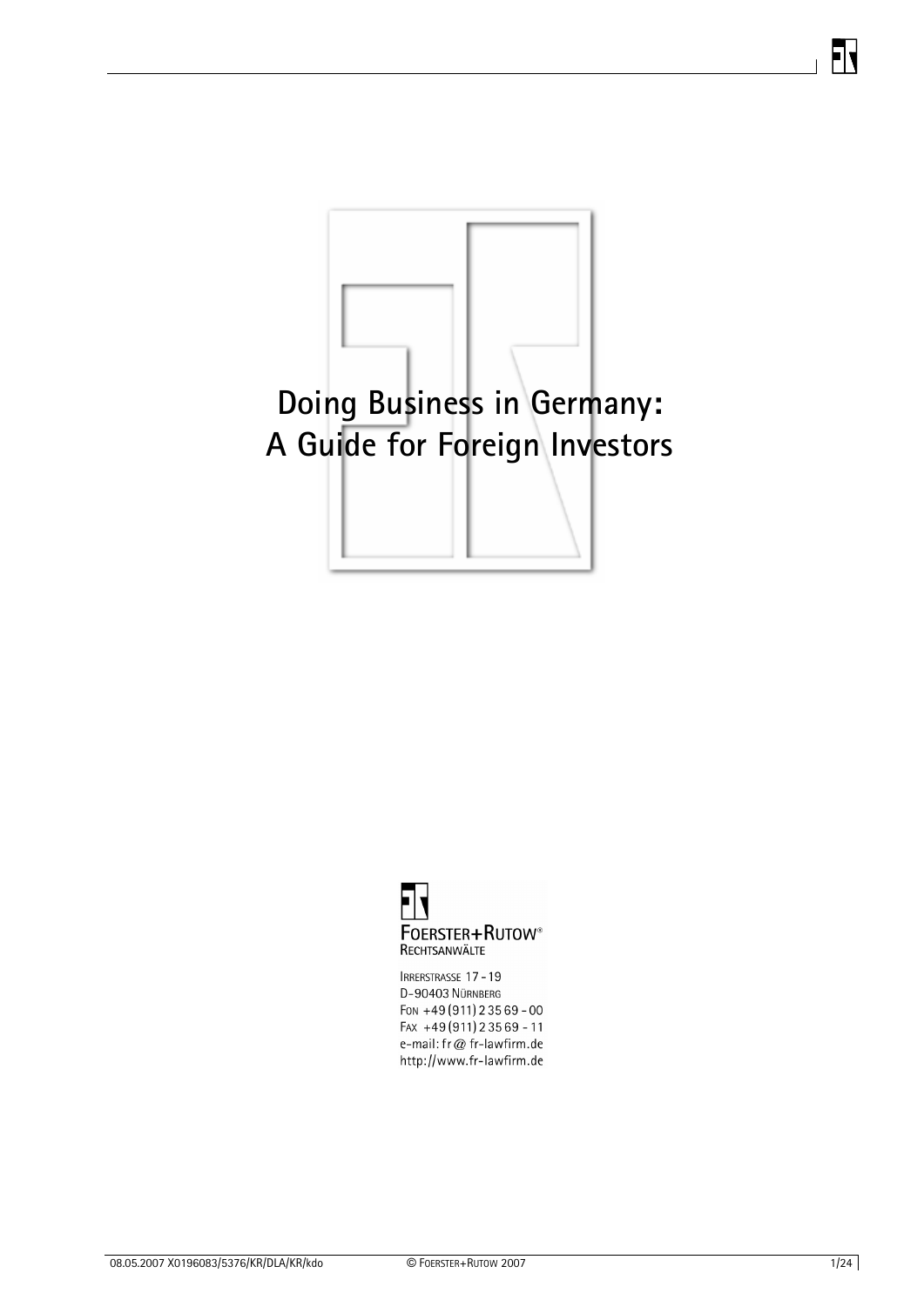

# **Table of Contents**

| 0.   |                                                                          |
|------|--------------------------------------------------------------------------|
| 1.   |                                                                          |
| 2.   |                                                                          |
| 2.1  |                                                                          |
| 2.2  |                                                                          |
| 2.3  |                                                                          |
| 2.4  |                                                                          |
| 2.5  |                                                                          |
| 2.6  |                                                                          |
| 2.7  |                                                                          |
| 3.   | Common Legal Forms Available for Entrepreneurial Activities in Germany7  |
| 3.1  | Limited Liability Company (Gesellschaft mit beschränkter Haftung, GmbH)7 |
| 3.2  |                                                                          |
| 3.3  |                                                                          |
| 3.4  |                                                                          |
| 3.5  |                                                                          |
| 3.6  |                                                                          |
| 3.7  |                                                                          |
| 4.   |                                                                          |
| 5.   |                                                                          |
| 5.1  |                                                                          |
| 5.2  |                                                                          |
| 6.   |                                                                          |
| 6.1  |                                                                          |
| 6.2  |                                                                          |
| 7.   |                                                                          |
| 8.   |                                                                          |
| 8.1  |                                                                          |
| 8.2  |                                                                          |
| 8.3  |                                                                          |
| 9.   |                                                                          |
| 10.  |                                                                          |
| 10.1 |                                                                          |
| 10.2 |                                                                          |
| 10.3 |                                                                          |
| 11.  |                                                                          |
|      |                                                                          |
| 12.  |                                                                          |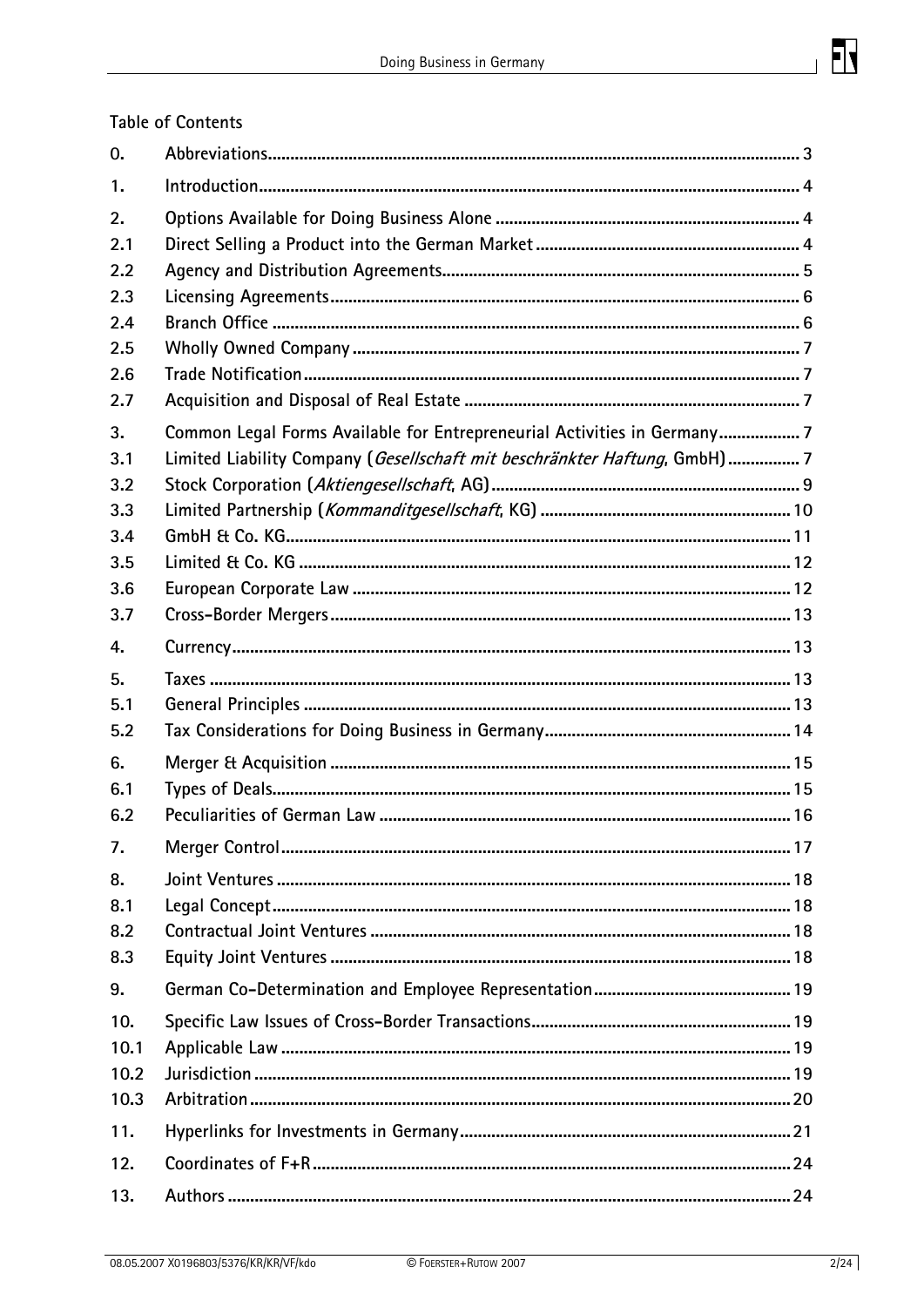

 $\mathbf{J}$ 

<span id="page-2-0"></span>

| Abbreviation     | <b>Definition</b>                                                                                |  |
|------------------|--------------------------------------------------------------------------------------------------|--|
| AoA              | Articles of Association (Satzung)                                                                |  |
| AG               | Aktiengesellschaft (Stock Corporation)                                                           |  |
| <b>AktG</b>      | Aktiengesetz (Stock Corporation Act)                                                             |  |
| B <sub>2</sub> B | <b>Business to Business</b>                                                                      |  |
| <b>BGB</b>       | Bürgerliches Gesetzbuch (German Civil Code)                                                      |  |
| <b>CISG</b>      | United Nations Convention on Contracts for the International<br>Sale of Goods                    |  |
| <b>DIS</b>       | German Institution of Arbitration                                                                |  |
| EC               | <b>European Community</b>                                                                        |  |
| EEC              | <b>European Economic Community</b>                                                               |  |
| <b>EJC</b>       | <b>European Court of Justice</b>                                                                 |  |
| EU               | European Union                                                                                   |  |
| GmbH             | Gesellschaft mit beschränkter Haftung<br>(Limited Liability Company)                             |  |
| <b>GmbHG</b>     | Gesetz betreffend die Gesellschaften mit beschränkter Haftung<br>(Limited Liability Company Act) |  |
| <b>GWB</b>       | Gesetz gegen Wettbewerbsbeschränkungen<br>(Act Against Restraints of Competition)                |  |
| <b>HGB</b>       | Handelsgesetzbuch (German Commercial Code)                                                       |  |
| KG               | Kommanditgesellschaft (Limited Partnership)                                                      |  |
| <b>SE</b>        | Societas Europaea                                                                                |  |
| <b>Treaty</b>    | Treaty Establishing the European Community                                                       |  |
| <b>UK</b>        | <b>United Kingdom</b>                                                                            |  |
| US               | <b>United States</b>                                                                             |  |
| ZP <sub>O</sub>  | Zivilprozessordnung (German Civil Procedure Law)                                                 |  |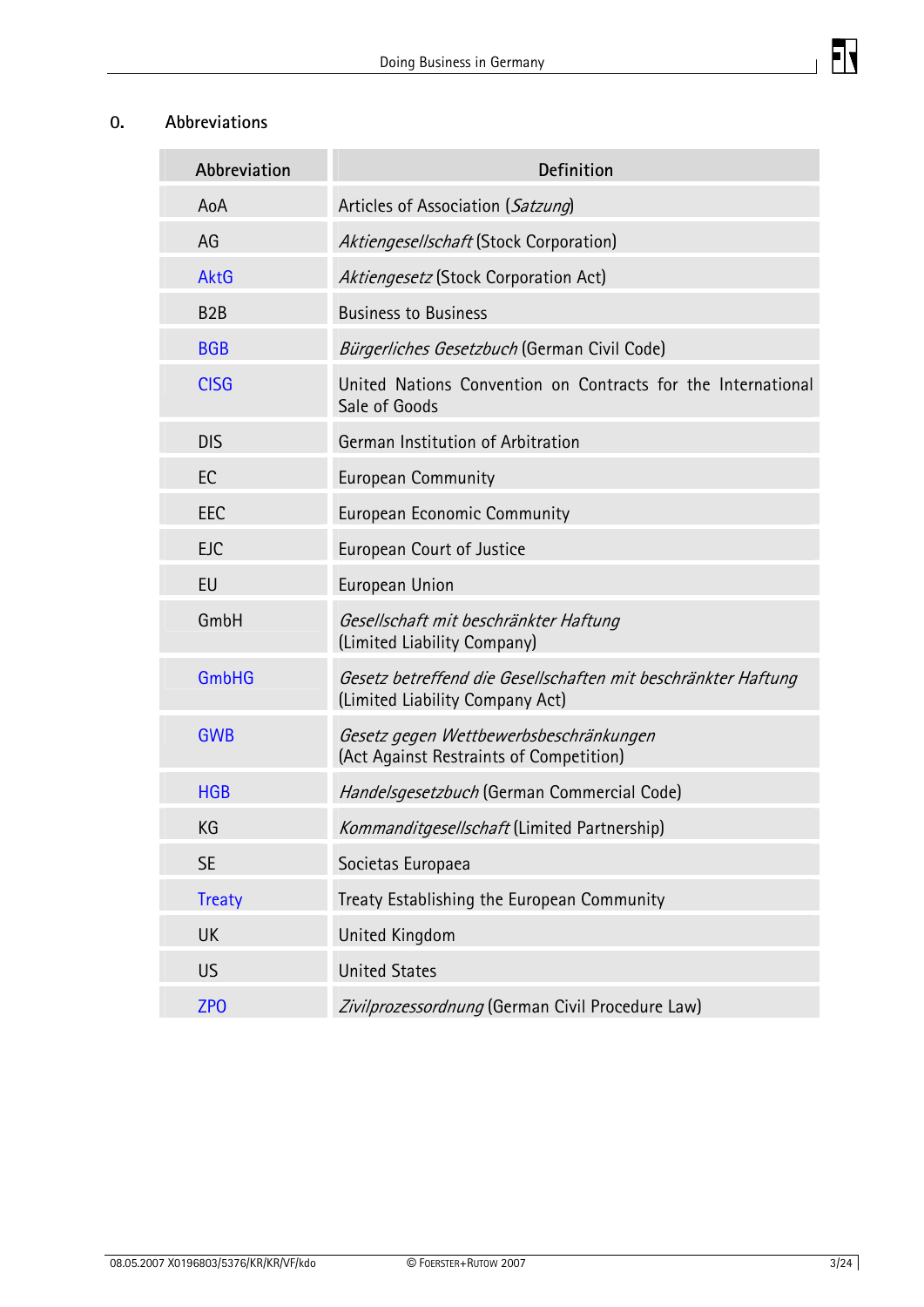

#### <span id="page-3-0"></span>**1. Introduction**

This guide provides an overview of the main options available to non-Germany businesses (foreign parties) for doing business in Germany and explains the peculiarities of the relevant German and European legislation. Needless to say, due to the variety of options available and the complexity of German and European legislation involved, this guide can by no means substitute legal advice.

As in other free countries, a foreign party can do business in Germany either in standalone mode or in co-operation with others.

#### **2. Options Available for Doing Business Alone**

A foreign party can do business alone in Germany by:

- selling products (supplies or services) directly into the German market from outside Germany ([2.1](#page-3-0)),
- using agents or distributors to sell products into the German market ([2.2](#page-4-0)),
- entering into licensing arrangements with German based licensees ([2.3](#page-5-0)),
- establishing a branch office in Germany ([2.4](#page-5-0)), or
- establishing a wholly owned company in Germany  $(2.5)$ .

#### **2.1 Direct Selling a Product into the German Market**

#### **2.1.1 Exporting into Germany**

If a foreign party has fully developed a complete, marketable product, and is not interested in co-operative production or any other form of commercial relationship with a German partner, the foreign party can simply export its products into the German market.

#### **2.1.2 Safety Laws and Standards**

Products brought to the German market must comply with European and German product safety standards. Regarding consumer products, for example, the manufacturer's obligations comprise the provision of sufficient information and warnings to the consumer regarding the safe use of the products. Furthermore, the manufacturer and/or the agent/importer must display its name and address on the product or packaging and underlies comprehensive reporting requirements in a manner similar to the US Consumer Product Safety Commission.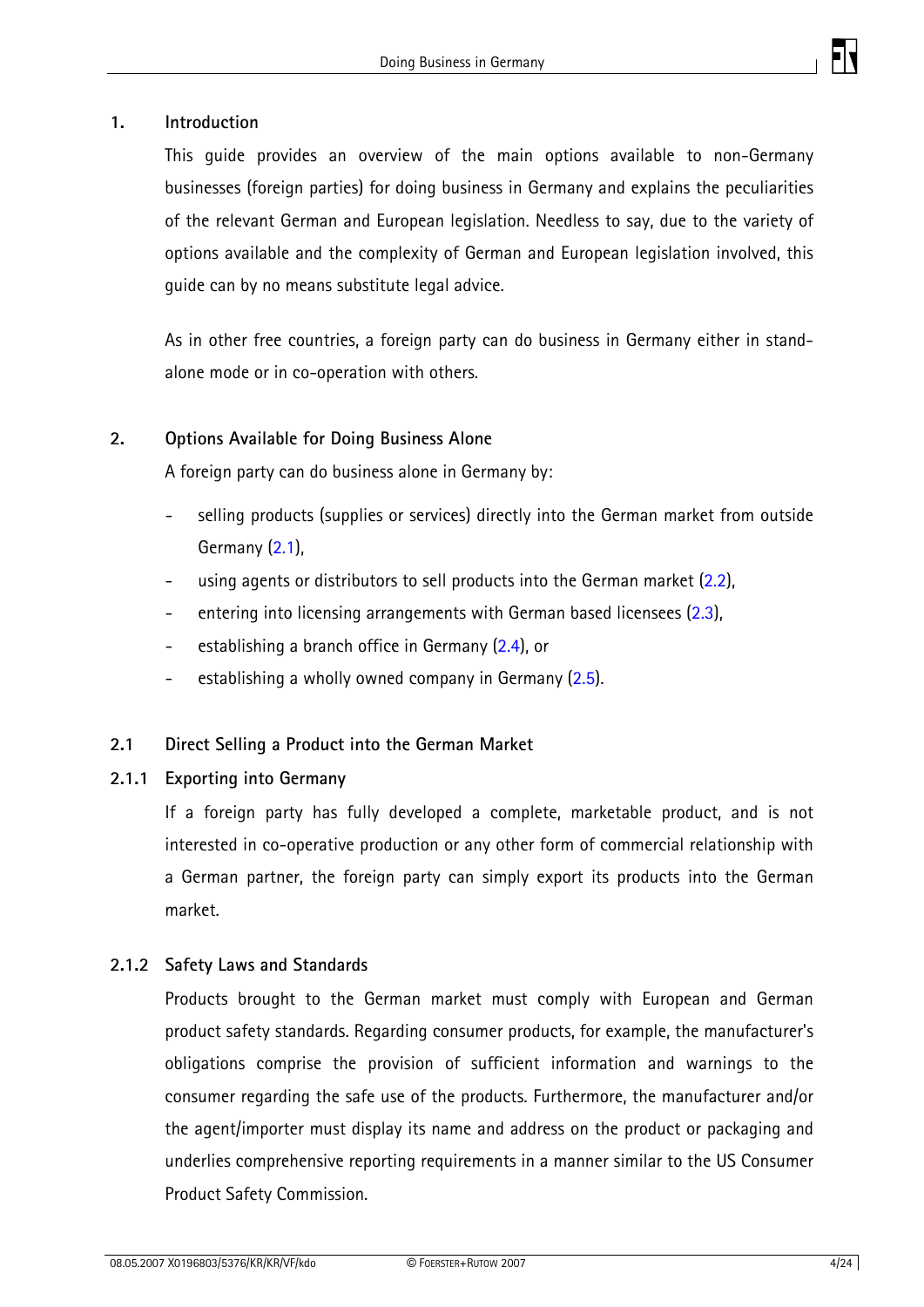

#### <span id="page-4-0"></span>**2.1.3 Electronic Commerce**

Natural or legal persons offering information or communication services in Germany or to the German market (Service Providers) are subject to the German Telemedia Law (Telemediengesetz, TMG). The TMG contains several regulations for information and communication services, such as information duties, definitions of provider responsibility, and data protection. Excluded from this regulation are only Service Providers residing in a [Member State of the European Union \(EU\)](http://europa.eu/abc/european_countries/index_en.htm) other than Germany who underlie their [Member State's transmission norms](http://eur-lex.europa.eu/Notice.do?val=414672:cs&lang=de&list=341894:cs,277887:cs,278903:cs,277726:cs,236968:cs,414672:cs,236200:cs,&pos=6&page=1&nbl=7&pgs=10&hwords=2000/31/EC~&checktexte=checkbox&visu=#texte) of [Directive 2000/31/EC.](http://eur-lex.europa.eu/LexUriServ/LexUriServ.do?uri=CELEX:32000L0031:EN:HTML)

#### **2.2 Agency and Distribution Agreements**

#### **2.2.1 Agency Agreements**

Foreign parties should be aware of the following when entering into an agency agreement with a German party:

According to [Council Directive 86/653/EEC](http://eur-lex.europa.eu/LexUriServ/LexUriServ.do?uri=CELEX:31986L0653:EN:HTML)<sup>[1](#page-4-1)</sup> and the German Commercial Code ([HGB\)](http://www.gesetze-im-internet.de/hgb/index.html)<sup>[2](#page-4-2)</sup>, in certain circumstances, a commercial agent is entitled to a post-contractual indemnity on termination of his/her contract.<sup>3</sup> The indemnity can be as high as payment for one year's agency fees calculated from the commercial agent's average annual remuneration over the preceding five years. The parties may not contract out of this mandatory indemnity to the detriment of the commercial agent. This specific risk must be taken into account when entering into an agency agreement with a German or European agent for commercial territory in any part of the European Union.

#### **2.2.2 Distribution Agreements**

Foreign parties should take note of the following when entering into a distribution agreement with a German party.

Distribution agreements are subject to Article 81 (3) of the [Treaty Establishing the](http://eur-lex.europa.eu/LexUriServ/site/en/oj/2006/ce321/ce32120061229en00010331.pdf)  [European Community](http://eur-lex.europa.eu/LexUriServ/site/en/oj/2006/ce321/ce32120061229en00010331.pdf). The benefit of the [Block Exemption Regulation \(EC\) No.](http://eur-lex.europa.eu/LexUriServ/LexUriServ.do?uri=CELEX:31999R2790:EN:HTML)   $2790/1999<sup>4</sup>$  $2790/1999<sup>4</sup>$  $2790/1999<sup>4</sup>$  $2790/1999<sup>4</sup>$  may not apply in cases of core restrictions such as  $-$  for example  $-$  the

<span id="page-4-1"></span><sup>1</sup> Council Directive 86/653/EEC of December 18, 1986, on the coordination of the laws of the EU Member States relating to self-employed commercial agents

 <sup>§ 89</sup>b HGB

<span id="page-4-3"></span><span id="page-4-2"></span><sup>3</sup>  $\frac{3}{4}$  This is known as a *nachvertraglicher Ausgleichsanspruch*.

<span id="page-4-4"></span>Block Exemption Regulation (EC) No. 2790/1999 of December 22, 1999, on the application of Article 81 (3) of the Treaty to categories of vertical agreements and concerted actions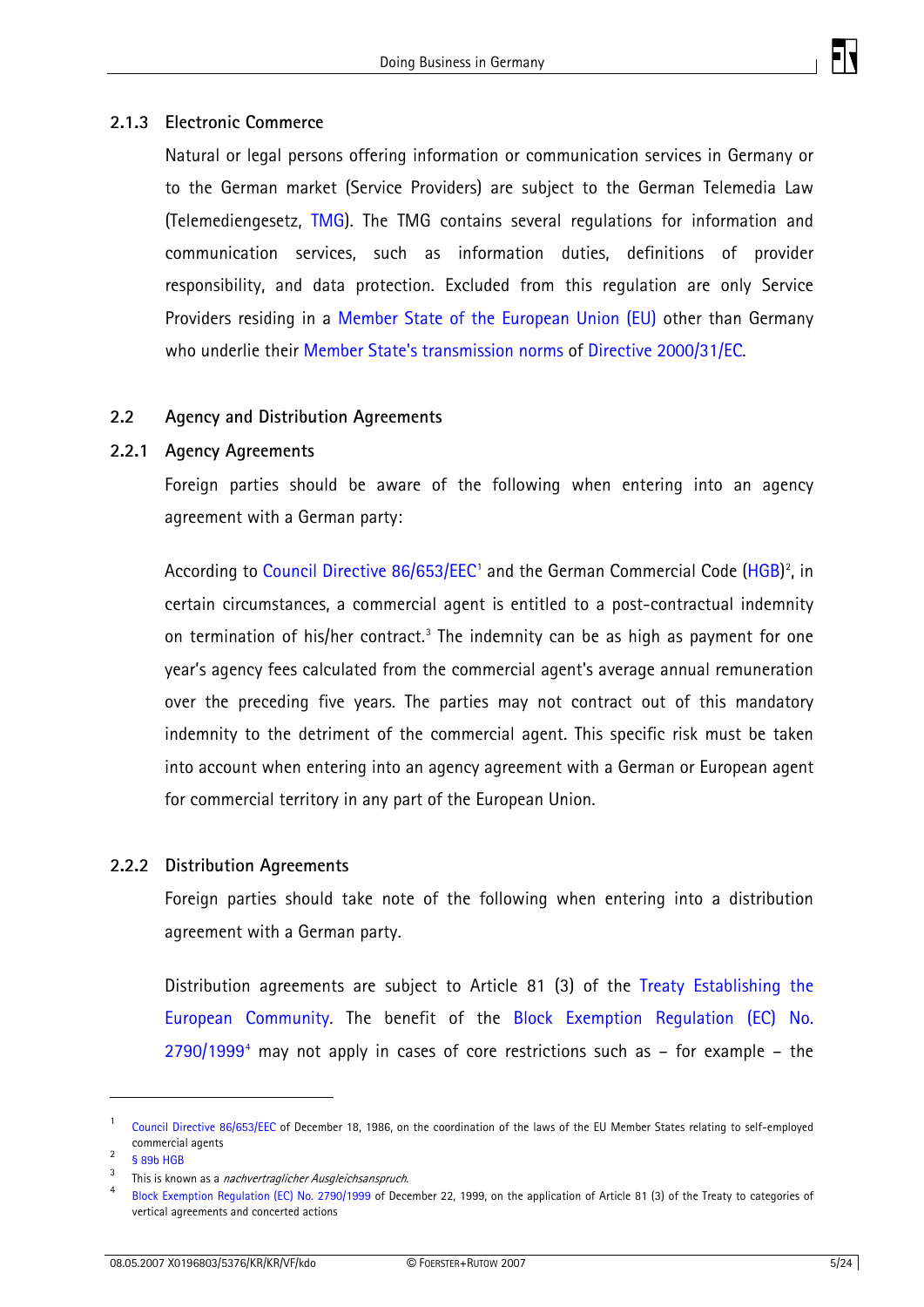

<span id="page-5-0"></span>restriction of a distributor's ability to determine its sales price or certain territorial or other restrictions. Contracts containing provisions that contravene this rule may be made void in whole, which could result in public fines.

#### **2.3 Licensing Agreements**

Foreign parties should take note of the following when entering into a licensing agreement with a German party:

Licensing agreements are subject to Article 81 (3) of the [Treaty Establishing the](http://eur-lex.europa.eu/LexUriServ/LexUriServ.do?uri=CELEX:31999R2790:EN:HTML)  [European Community](http://eur-lex.europa.eu/LexUriServ/LexUriServ.do?uri=CELEX:31999R2790:EN:HTML). The benefit of the [Block Exemption Regulation \(EC\) No. 772/2004](http://eur-lex.europa.eu/LexUriServ/LexUriServ.do?uri=CELEX:32004R0772:EN:HTML)[5](#page-5-1) may not apply in cases of hardcore restrictions such as – for example – a licensee's ability to determine its prices when selling products to third parties or certain output limitations or allocations of markets or customers. Licensing arrangements containing provisions that contravene this rule may be made void in whole, which could result in public fines.

#### **2.4 Branch Office**

Any foreign party or company with a seat outside of Germany who exists as a legal person according to the law of its principle place of business is entitled to establish a branch office in Germany. In general, a branch office may use its principal's firm name. However, German law may require that the word "Zweigniederlassung" (meaning branch office) be added to the name, at least where there is a risk of confusion.

According to German law, a branch office does not have its own legal personality, but rather remains part of the business and assets of the foreign company's principal establishment. Consequently, a branch office does not enjoy any legal rights and obligations of its own. In general, branch offices do not enjoy an optimum reputation in the business community simply because of this lack of legal personality.

<span id="page-5-1"></span><sup>5</sup> Block Exemption Regulation (EC) No. 772/2004 of April 27, 2004, on the application of Article 81 (3) of the Treaty to categories of technology transfer agreements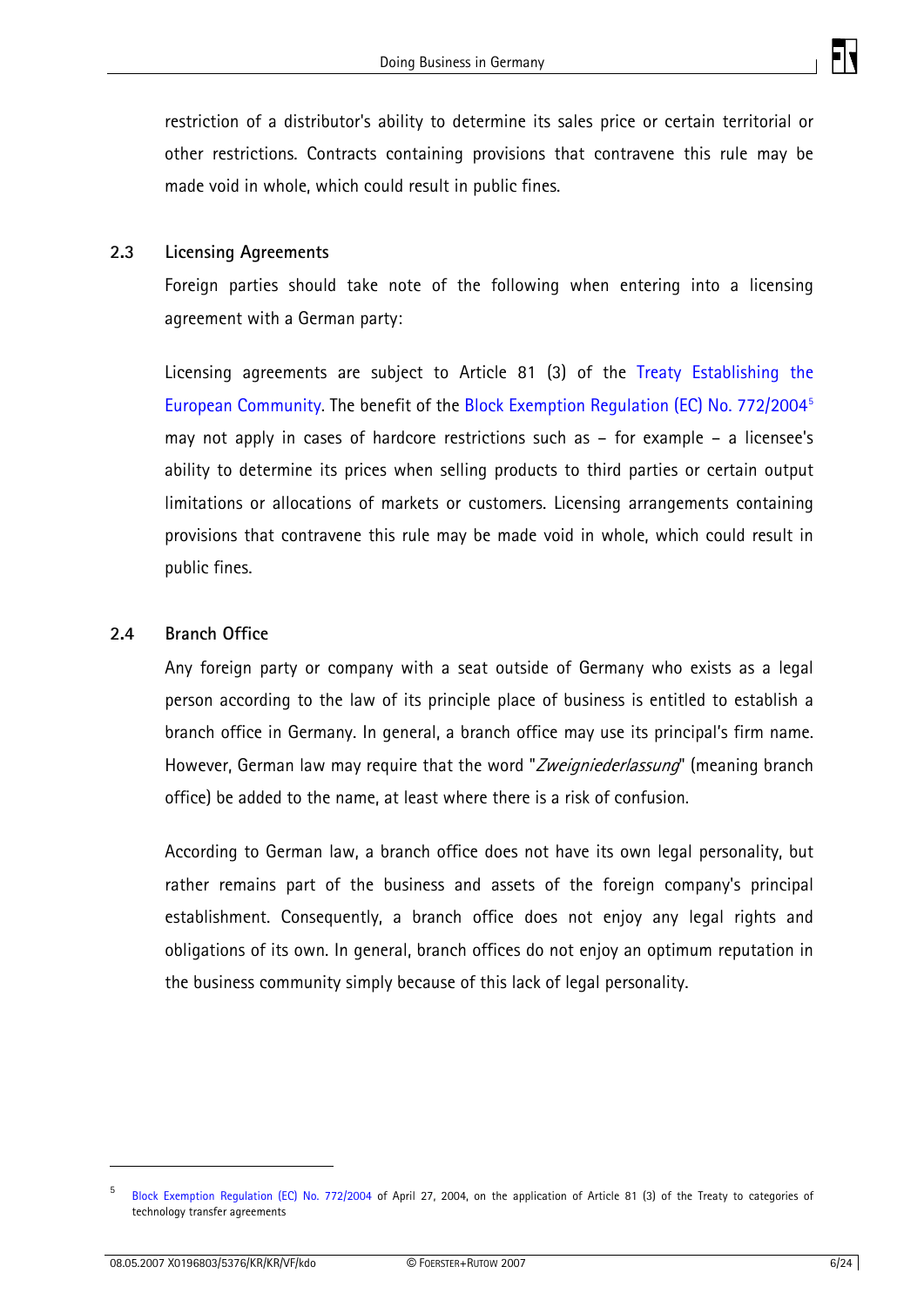

#### <span id="page-6-0"></span>**2.5 Wholly Owned Company**

A foreign party is permitted to establish its own company in Germany. The various corporate legal forms available are defined in the German legislation. The question of which legal form is appropriate in the individual case is dependent on many different factors. (For details, see section [3](#page-6-0) below.)

#### **2.6 Trade Notification**

The commencement, any change, and termination of established trade activity must be notified to the trade office<sup>[6](#page-6-1)</sup> responsible for the relevant place of business. This applies to every individual and or company conducting trade regardless of its legal status.

#### **2.7 Acquisition and Disposal of Real Estate**

Acquisition and disposal of real estate in Germany always require notarization. No special restrictions for the acquisition or disposal of real estate exist for foreign investors.

#### **3. Common Legal Forms Available for Entrepreneurial Activities in Germany**

Various legal forms for business entities are permitted by German law. For the most part, these forms are defined in German statutory regulations, the provisions of which may be departed from to a greater or lesser extent in a contract. The legal form a foreign party chooses for its German-based operations will depend on many factors, such as, but not limited to, functioning, capitalization, liability, accounting issues, and tax considerations.

#### **3.1 Limited Liability Company (Gesellschaft mit beschränkter Haftung, GmbH)**

German law provides ample potential, flexibility and freedom for tailoring a GmbH to the individual needs of its shareholders. This is why the GmbH is the most common and preferred legal form, especially for small- and medium-sized businesses.

| Legal Nature | - Company with legal personality.<br>- A GmbH can hold and dispose of rights, can sue and be sued.<br>Shareholders participate in the company through ownership of shares<br>(known as Geschäftsanteile). |                                                        |  |
|--------------|-----------------------------------------------------------------------------------------------------------------------------------------------------------------------------------------------------------|--------------------------------------------------------|--|
| Diagram      | Limited Liability Company<br>(Gesellschaft mit beschränkter                                                                                                                                               | Shareholder (Gesellschafter):<br>no personal liability |  |
|              | Haftung, GmbH)                                                                                                                                                                                            | Shareholder (Gesellschafter):<br>no personal liability |  |

<span id="page-6-1"></span><sup>6</sup> municipal or local authority bodies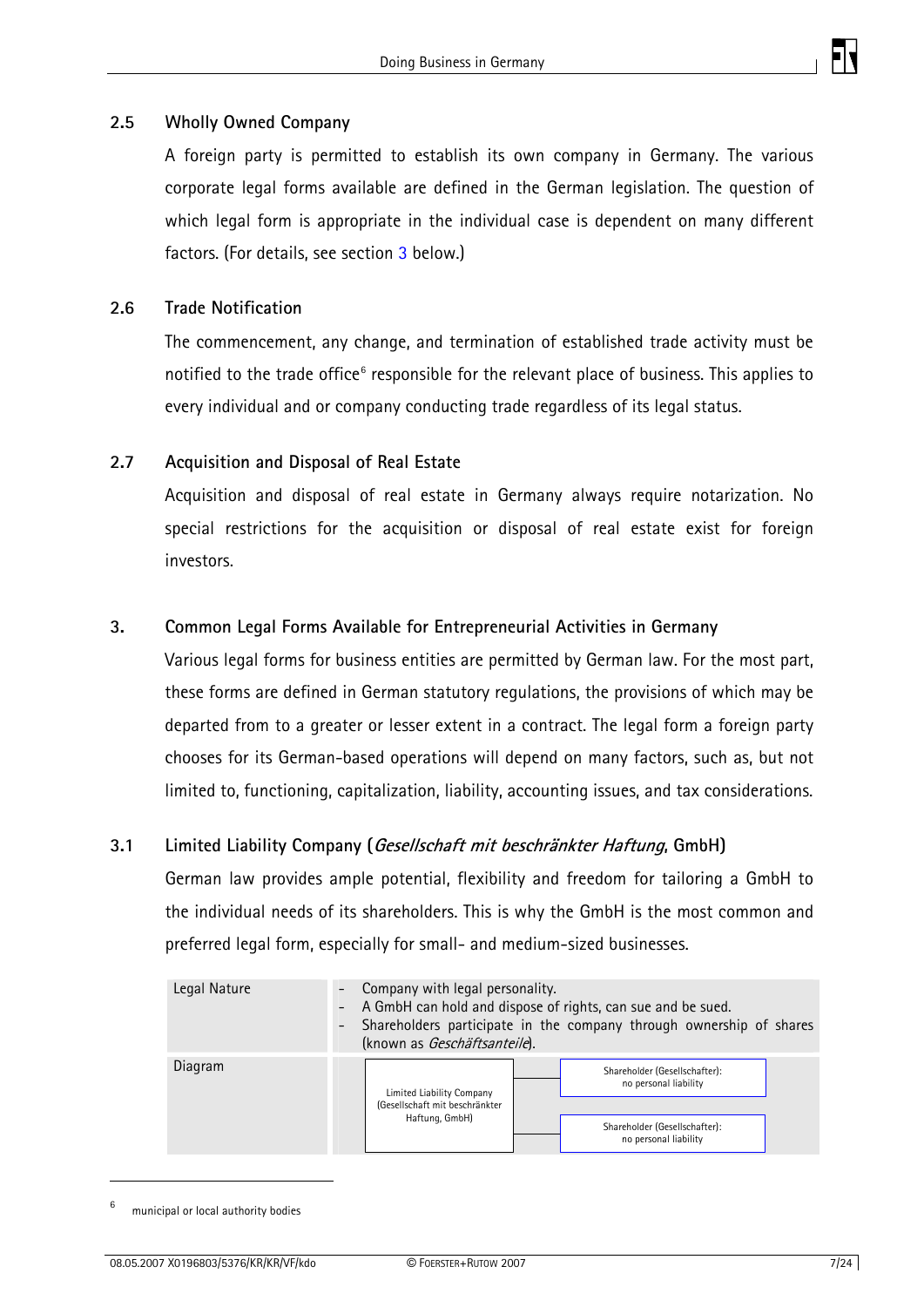

| Legislation                                              | Limited Liability Companies Act (Gesetz betreffend die Gesellschaften mit<br>beschränkter Haftung, GmbHG).                                                                                                                                                                                                                                                                                                                                                                                                                                                                                  |
|----------------------------------------------------------|---------------------------------------------------------------------------------------------------------------------------------------------------------------------------------------------------------------------------------------------------------------------------------------------------------------------------------------------------------------------------------------------------------------------------------------------------------------------------------------------------------------------------------------------------------------------------------------------|
| Comparison to legal<br>forms in other juris-<br>dictions | UK: private limited company.<br>USA: closely held corporations.<br>$\overline{\phantom{0}}$<br>Note: the legal differences go far beyond apparent similarities.<br>$\overline{\phantom{0}}$                                                                                                                                                                                                                                                                                                                                                                                                 |
| Shareholders                                             | One or more natural or legal persons.<br>$\qquad \qquad -$                                                                                                                                                                                                                                                                                                                                                                                                                                                                                                                                  |
| Formation                                                | Two steps necessary:<br>(1) formation of the company by conclusion of a notarized agreement<br>embodying the Articles of Association (AoA / Satzung); and,<br>(2) registration of the company in the commercial register (known as<br>Handelsregister).<br>Time needed for formation: 3-12 weeks; faster registration can be<br>effected by using a "shelf company" (a registered company that has not<br>yet traded).                                                                                                                                                                      |
| Pre-GmbH                                                 | The GmbH becomes a legal person only on registration. Transactions<br>entered into by the "Pre-GmbH" (Vor-GmbH) expose the founding<br>shareholders to the risk of being held liable in person for losses of the<br>GmbH prior to registration.                                                                                                                                                                                                                                                                                                                                             |
| Name                                                     | No restrictions, except to avoid confusion with existing companies.<br>Must contain a reference to its limited liability by use of the abbreviation<br>"GmbH" at the end of the name.                                                                                                                                                                                                                                                                                                                                                                                                       |
| Object                                                   | Any purpose legally admissible.<br>$\qquad \qquad -$                                                                                                                                                                                                                                                                                                                                                                                                                                                                                                                                        |
| Registered Share<br>Capital<br>(Stammkapital)            | Not less than EUR 25,000.00.<br>$\qquad \qquad -$<br>Cash contributions and contributions in kind are admissible.<br>Unless agreed in the AoA or any Shareholders' Agreement, no additional<br>contributions by the shareholders are required.                                                                                                                                                                                                                                                                                                                                              |
|                                                          |                                                                                                                                                                                                                                                                                                                                                                                                                                                                                                                                                                                             |
| <b>Mandatory Bodies</b>                                  | Managing Director(s)<br>$\overline{\phantom{0}}$<br>Shareholders' Meeting<br>$\qquad \qquad -$                                                                                                                                                                                                                                                                                                                                                                                                                                                                                              |
| Managing Director(s)                                     | Any person with full legal capacity may be appointed managing director.<br>$\bar{ }$<br>The managing director needs not to be a shareholder.<br>German nationality or residency not necessary.<br>German law distinguishes between the appointment respectively, the<br>removal of the managing director on the one hand and his service<br>contract (Dienstvertrag) on the other hand. Both issues are dealt with<br>separately by the law.<br>The managing director may become liable to the company if he fails to<br>apply the standard of "a prudent business person" in his dealings. |
| Shareholders' Meeting                                    | Can appoint and remove managing directors.<br>$\overline{\phantom{0}}$<br>Adopts annual financial statements.<br>$\overline{\phantom{0}}$<br>Appropriates and distributes profits.<br>Has control over management.                                                                                                                                                                                                                                                                                                                                                                          |
| Supervisory Board                                        | Unless otherwise agreed in the AoA or Shareholders' Agreement, a<br>supervisory board is generally not necessary.<br>Exceptions apply in German legislation: (1) on co-determination for big<br>companies that regularly employ more than 500 employees; and (2) for<br>investment companies.                                                                                                                                                                                                                                                                                               |
| Liabilities                                              | The GmbH's liability is limited to the value of its registered share capital.<br>GmbH shareholders are not subject to any personal liability or obligations<br>of the company.<br>Piercing the corporate veil only occurs in rare and exceptional cases (e.g.,<br>-<br>fraudulent actions).                                                                                                                                                                                                                                                                                                 |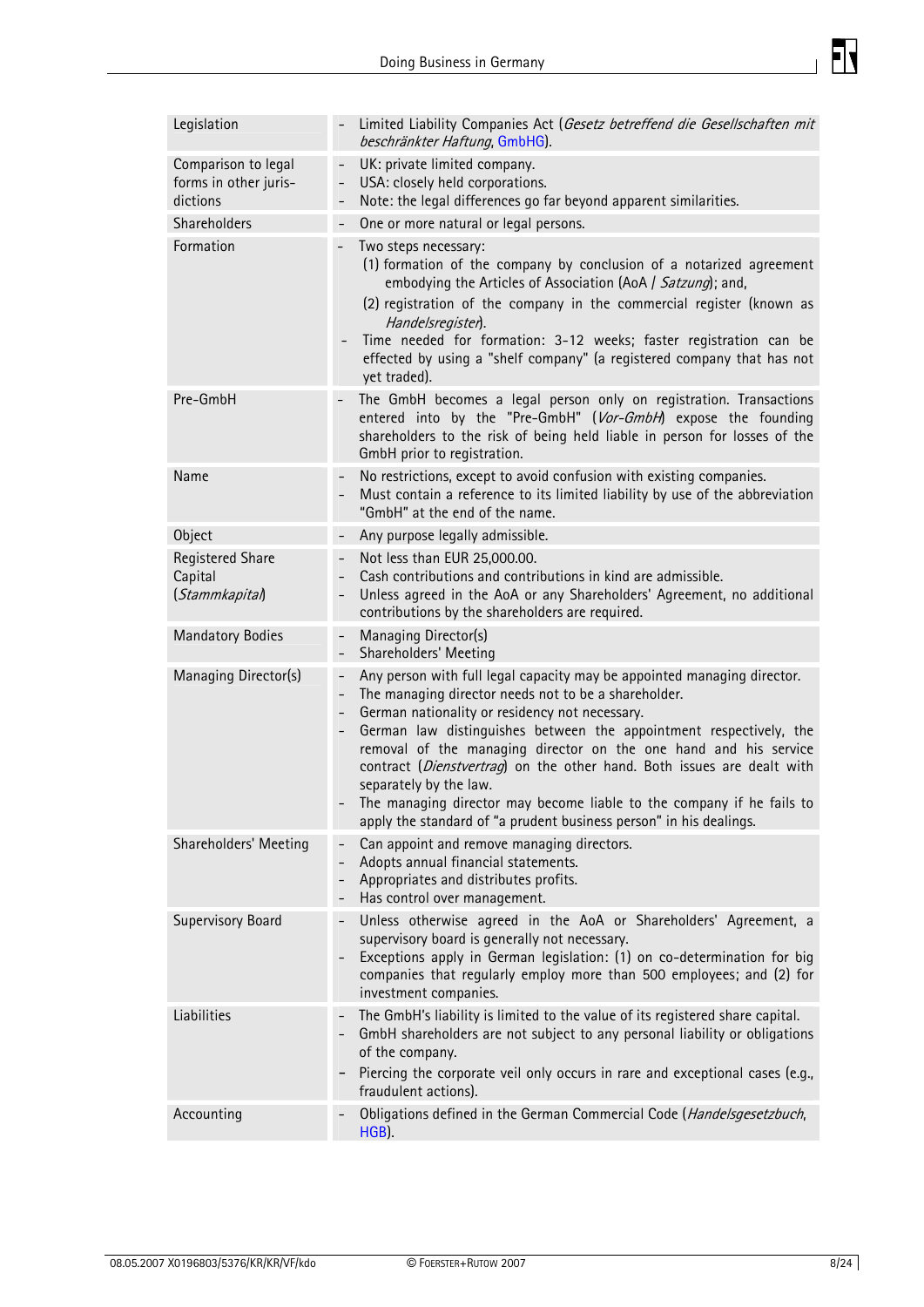

#### <span id="page-8-0"></span>**3.2 Stock Corporation (Aktiengesellschaft, AG)**

The Stock Corporation Act (Aktiengesetz) provides less flexibility. Most of its provisions are mandatory and may only be modified by Articles of Association if this is expressly permitted in the Aktiengesetz. Thus, the legal form of the Aktiengesellschaft (AG) is normally only used by larger companies.

| Legal Nature                                             | Company with legal personality.<br>AG can hold and dispose of property and rights and can sue and be sued.<br>Stockholders are not liable to third parties for the acts or omissions of an<br>AG.                                                                                                                                                                                                                                                                                                                                                                                                                                                                                                                                                                                                     |  |  |  |
|----------------------------------------------------------|-------------------------------------------------------------------------------------------------------------------------------------------------------------------------------------------------------------------------------------------------------------------------------------------------------------------------------------------------------------------------------------------------------------------------------------------------------------------------------------------------------------------------------------------------------------------------------------------------------------------------------------------------------------------------------------------------------------------------------------------------------------------------------------------------------|--|--|--|
| Diagram                                                  | Stockholder (Aktionär):<br>no personal liability<br><b>Stock Corporation</b><br>(Aktiengesellschaft, AG)<br>Stockholder (Aktionär):<br>no personal liability                                                                                                                                                                                                                                                                                                                                                                                                                                                                                                                                                                                                                                          |  |  |  |
| Legislation                                              | Stock Corporation Act (Aktiengesetz, AktG)                                                                                                                                                                                                                                                                                                                                                                                                                                                                                                                                                                                                                                                                                                                                                            |  |  |  |
| Comparison to legal<br>forms in other juris-<br>dictions | UK: public limited company.<br>$\overline{\phantom{0}}$<br>USA: stock corporations.<br>$\overline{\phantom{0}}$<br>Note: the legal differences go far beyond apparent similarities.                                                                                                                                                                                                                                                                                                                                                                                                                                                                                                                                                                                                                   |  |  |  |
| Stockholders                                             | One or more natural or legal persons.<br>$\overline{\phantom{0}}$                                                                                                                                                                                                                                                                                                                                                                                                                                                                                                                                                                                                                                                                                                                                     |  |  |  |
| Formation                                                | Notarization of Articles of Association (AoA/Satzung).<br>$\overline{\phantom{a}}$<br>Appointment of first supervisory board.<br>$\qquad \qquad -$<br>Appointment of statutory auditor.<br>$\overline{\phantom{a}}$<br>Appointment of first management board by supervisory board.<br>$\qquad \qquad -$<br>Appointment of statutory auditor.<br>$\qquad \qquad -$<br>Formation report on contributions.<br>$\qquad \qquad -$<br>Audit of the formation procedure by the members of the management<br>board and the supervisory board.<br>Application to commercial register (Handelsregister) for registration.<br>Audit of the formation procedure by the members of the management<br>board and the supervisory board.<br>Registration of the company in the commercial register (Handelsregister). |  |  |  |
| Pre-Company                                              | The AG only becomes a legal person on registration.                                                                                                                                                                                                                                                                                                                                                                                                                                                                                                                                                                                                                                                                                                                                                   |  |  |  |
| Name                                                     | No restrictions, except to avoid confusion with existing companies.<br>$\qquad \qquad -$<br>Must contain a reference to its legal form by use of the abbreviation "AG"<br>at the end of the name.                                                                                                                                                                                                                                                                                                                                                                                                                                                                                                                                                                                                     |  |  |  |
| Object                                                   | Any purpose legally admissible.<br>$\overline{\phantom{a}}$                                                                                                                                                                                                                                                                                                                                                                                                                                                                                                                                                                                                                                                                                                                                           |  |  |  |
| <b>Registered Share</b><br>Capital                       | Not less than EUR 50,000.00.<br>$\overline{\phantom{a}}$<br>Share capital is divided into shares (Aktien), which either can be par value<br>$\overline{\phantom{a}}$<br>or non-par value shares.<br>Cash contributions and contributions in kind are admissible.<br>Founding stockholders must pay up their contributions prior to application<br>for registration.<br>In case of cash contributions, at least one-quarter of the lowest issue<br>$\overline{\phantom{a}}$<br>price of the subscribed stock.<br>Contributions in kind must be paid up in full.                                                                                                                                                                                                                                        |  |  |  |
| Corporate Structure                                      | Management Board<br>Supervisory Board<br>$\overline{\phantom{a}}$<br>General Meeting of Stockholders<br>$\overline{\phantom{a}}$<br>The three-tiered structure is one of the striking characteristics of the AG.                                                                                                                                                                                                                                                                                                                                                                                                                                                                                                                                                                                      |  |  |  |
| Management Board                                         | Manages the AG on a day-to-day business and represents the AG in and<br>out of court.<br>In general, may comprise one or more persons. Exceptions: for companies                                                                                                                                                                                                                                                                                                                                                                                                                                                                                                                                                                                                                                      |  |  |  |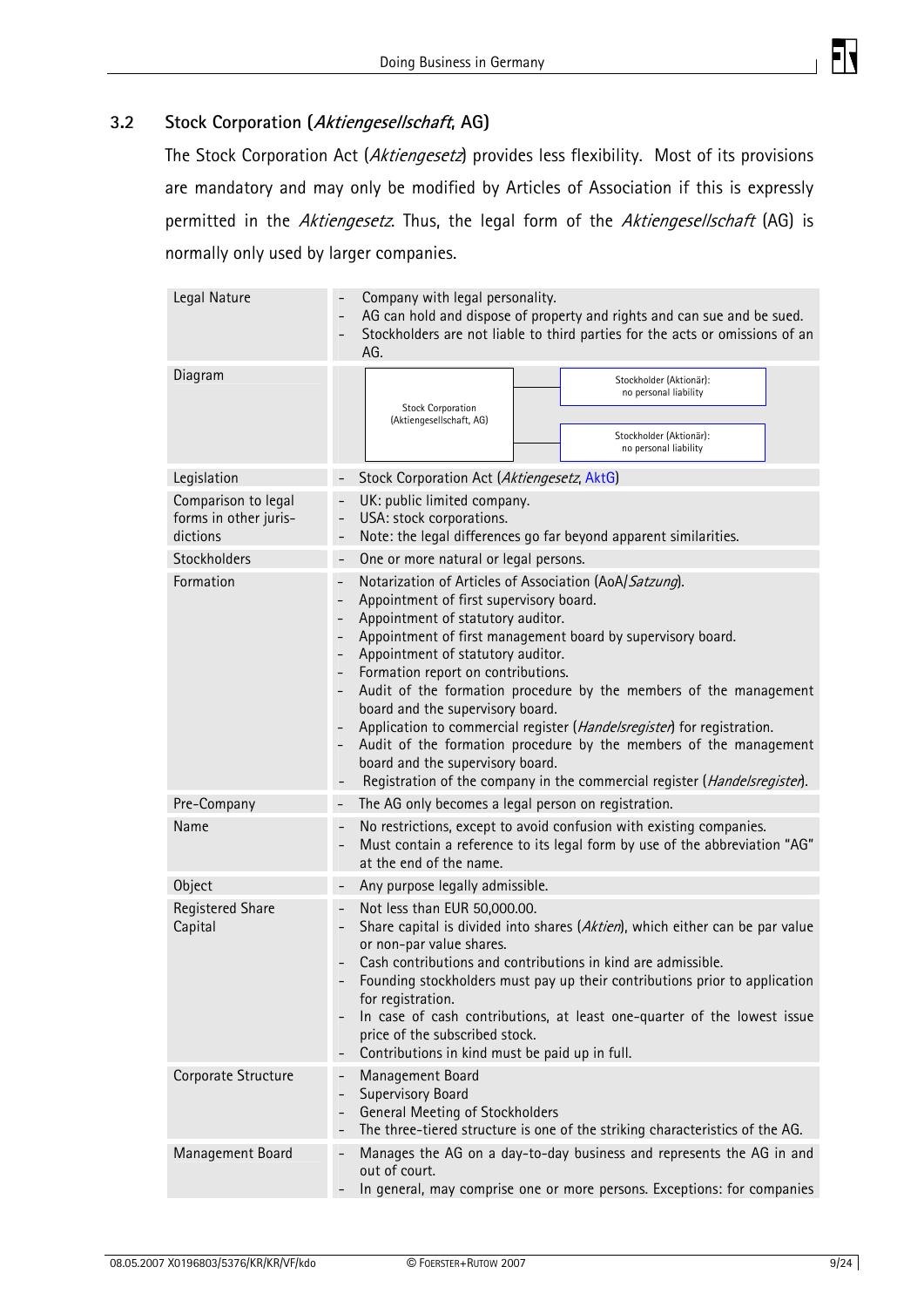

<span id="page-9-0"></span>

|                          | with a registered share capital of more than EUR 3 million, which requires<br>at least two persons unless the AoA expressly states otherwise. In<br>companies with more than 2,000 employees, the requirement is likewise<br>at least two persons, one of whom being the "works director"<br>(Arbeitsdirektor).<br>Members of the Management Board need not be stockholders.<br>German nationality or residency not necessary - members<br>0f<br>the<br>Management Board may become liable to the AG if they fail to apply the<br>standard of "a prudent business person" in their dealings. |
|--------------------------|----------------------------------------------------------------------------------------------------------------------------------------------------------------------------------------------------------------------------------------------------------------------------------------------------------------------------------------------------------------------------------------------------------------------------------------------------------------------------------------------------------------------------------------------------------------------------------------------|
| <b>Supervisory Board</b> | Is the controlling body of the AG.<br>Members cannot be members of the Management Board at the same time.<br>Duties: appointing and removing members of the Management Board,<br>supervising and controlling the Management Board.                                                                                                                                                                                                                                                                                                                                                           |
| <b>General Meeting</b>   | Is the meeting in which stockholders exercise their rights.<br>Appointment and removal of the members of the Supervisory Board.<br>Appropriation of balance sheet profit.<br>Formal acceptance ( <i>Entlastung</i> ) of dealings by members of Management<br>Board and Supervisory Board.<br>Appointment of auditors.<br>Amendments to AoA.<br>Decisions on matters of fundamental importance.                                                                                                                                                                                               |
| Liabilities              | Stockholders are not personally liable for the AG.<br>Stockholders' duties are limited to paying the contributions owed.                                                                                                                                                                                                                                                                                                                                                                                                                                                                     |
| Accounting               | Obligations defined in Stock Corporation Law (Aktiengesetz, AktG) and the<br>Commercial Code (Handelsgesetzbuch, HGB).                                                                                                                                                                                                                                                                                                                                                                                                                                                                       |

# **3.3 Limited Partnership (Kommanditgesellschaft, KG)**

| Legal Nature                | KG can, in its own name, acquire property and rights and can enter into<br>obligations, can sue and be sued.                                                                                                                                                                                                                                                                                            |  |  |
|-----------------------------|---------------------------------------------------------------------------------------------------------------------------------------------------------------------------------------------------------------------------------------------------------------------------------------------------------------------------------------------------------------------------------------------------------|--|--|
| Diagram                     | General Partner (Komplementär):<br>unlimited personal liability<br>Limited Partnership<br>(Kommanditgesellschaft, KG)<br>Limited Partner (Kommanditist):<br>liability limited to initial contribution                                                                                                                                                                                                   |  |  |
| Legislation                 | Commercial Code (Handelsgesetzbuch, HGB)                                                                                                                                                                                                                                                                                                                                                                |  |  |
| Partners                    | Minimum of two natural or legal persons required: one general partner<br>(Komplementär) with unlimited personal liability and one limited partner<br>(Kommanditist) with its liability limited to its initial contribution (Einlage).<br>Responsible for the maximum liability amount (Haftsumme) as agreed in<br>the partnership agreement and entered in the commercial registry<br>(Kommanditantei). |  |  |
| Formation                   | Two steps necessary:<br>(1) forming the KG by conclusion of a partnership agreement<br>(Gesellschaftsvertrag), and<br>(2) registering the KG in the commercial register (Handelsregister).                                                                                                                                                                                                              |  |  |
| Name                        | No restrictions, except to avoid confusion with existing companies.<br>Must contain a reference to its legal form by use of the abbreviation "KG"<br>at the end of the name.                                                                                                                                                                                                                            |  |  |
| Object                      | Any commercial purpose legally admissible.                                                                                                                                                                                                                                                                                                                                                              |  |  |
| Registered Share<br>Capital | None.<br>$\overline{\phantom{0}}$<br>Limited partner makes an initial contribution ( <i>Einlage</i> ) as agreed in the<br>partnership agreement.                                                                                                                                                                                                                                                        |  |  |
| Management                  | Vests with general partner.<br>Limited partner is excluded from managing and representing the KG,                                                                                                                                                                                                                                                                                                       |  |  |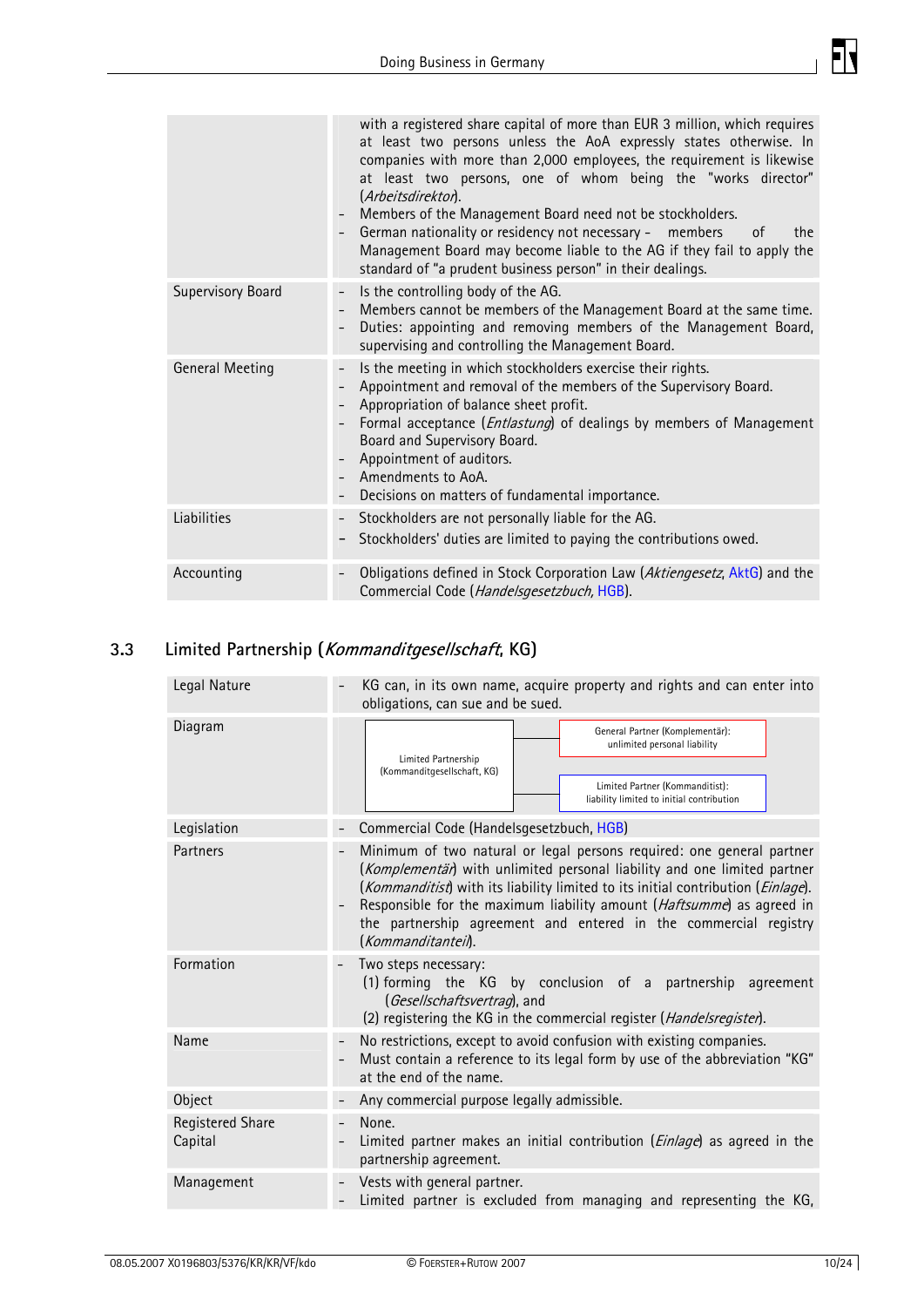

<span id="page-10-0"></span>

|             | unless the partnership agreement expressly provides otherwise.                                                                                                                                                                                                                                                                                                                                                                                                                            |
|-------------|-------------------------------------------------------------------------------------------------------------------------------------------------------------------------------------------------------------------------------------------------------------------------------------------------------------------------------------------------------------------------------------------------------------------------------------------------------------------------------------------|
| Liabilities | - General partner is subject to unlimited liability for the KG.<br>- Limited partner is subject to liability only with respect to its initial<br>contribution ( <i>Einlage</i> ) in the KG. If the initial contribution has been made<br>and equals the maximum liability amount agreed in the partnership<br>agreement, and entered into the commercial registry (Haftsumme), any<br>personal liability of the limited partner exceeding the maximum amount<br>of liability is excluded. |
| Accounting  | Obligations defined in the German Commercial Code (Handelsgesetzbuch,<br>$\overline{\phantom{a}}$<br>HGB).                                                                                                                                                                                                                                                                                                                                                                                |

## **3.4 GmbH & Co. KG**

| Legal Nature                       | A GmbH & Co. KG is a special form of a limited partnership (KG), in which<br>a corporation (GmbH) participates as general partner (Komplementär).<br>Thus, a GmbH & Co. KG is a partnership in which no natural person is<br>liable for the KG's obligations.<br>The main difference between a GmbH & Co. KG and a standard KG is that<br>$\overline{\phantom{0}}$<br>by introducing a GmbH, which by its status as a legal person only has<br>limited liability per se, as general partner to the KG, the general partner in<br>the GmbH & Co. KG also receives limited liability status as a consequence<br>of the partnership.                              |  |  |
|------------------------------------|----------------------------------------------------------------------------------------------------------------------------------------------------------------------------------------------------------------------------------------------------------------------------------------------------------------------------------------------------------------------------------------------------------------------------------------------------------------------------------------------------------------------------------------------------------------------------------------------------------------------------------------------------------------|--|--|
| Diagram                            | GmbH = General Partner (Komplementär):<br>liability limited to GmbH share capital<br>GmbH & Co. KG<br>Limited Partner (Kommanditist):<br>liability limited to initial contribution                                                                                                                                                                                                                                                                                                                                                                                                                                                                             |  |  |
| Legislation                        | Commercial Code (Handelsgesetzbuch,HGB)                                                                                                                                                                                                                                                                                                                                                                                                                                                                                                                                                                                                                        |  |  |
| Partners                           | Minimum two or more natural or legal persons.                                                                                                                                                                                                                                                                                                                                                                                                                                                                                                                                                                                                                  |  |  |
| Formation                          | Steps necessary:<br>(1) formation of the GmbH and<br>(2) formation of the KG by conclusion of a partnership agreement<br>(Gesellschaftsvertrag) and<br>(3) registration of the GmbH and the KG in the commercial register<br>(Handelsregister).                                                                                                                                                                                                                                                                                                                                                                                                                |  |  |
| Name                               | No restrictions, except to avoid confusion with existing companies.<br>Must contain a reference to its legal form, i.e., the corporate name must<br>contain the abbreviation "GmbH & Co. KG" as a reference to its limitation<br>of liability, because no natural person is personally liable.                                                                                                                                                                                                                                                                                                                                                                 |  |  |
| Object                             | Any commercial purpose legally admissible.                                                                                                                                                                                                                                                                                                                                                                                                                                                                                                                                                                                                                     |  |  |
| <b>Registered Share</b><br>Capital | None.                                                                                                                                                                                                                                                                                                                                                                                                                                                                                                                                                                                                                                                          |  |  |
| <b>Mandatory Bodies</b>            | None.                                                                                                                                                                                                                                                                                                                                                                                                                                                                                                                                                                                                                                                          |  |  |
| Liabilities                        | The general partner is subject to unlimited liability for obligations of the<br>KG. However, as the general partner is a GmbH, its liability is generally<br>limited to its registered share capital (see above section 3.1).<br>The limited partner is subject to liability only with respect to its initial<br>contribution ( <i>Einlage</i> ) in the KG. If the initial contribution has been made,<br>and equals the maximum liability amount agreed upon in the partnership<br>agreement and entered into the commercial registry (Haftsumme), any<br>personal liability of the limited partner exceeding the maximum amount<br>of liability is excluded. |  |  |
| Accounting                         | Separate annual financial statements must be prepared for the general<br>partner (GmbH) and the limited partner to the GmbH & Co. KG.                                                                                                                                                                                                                                                                                                                                                                                                                                                                                                                          |  |  |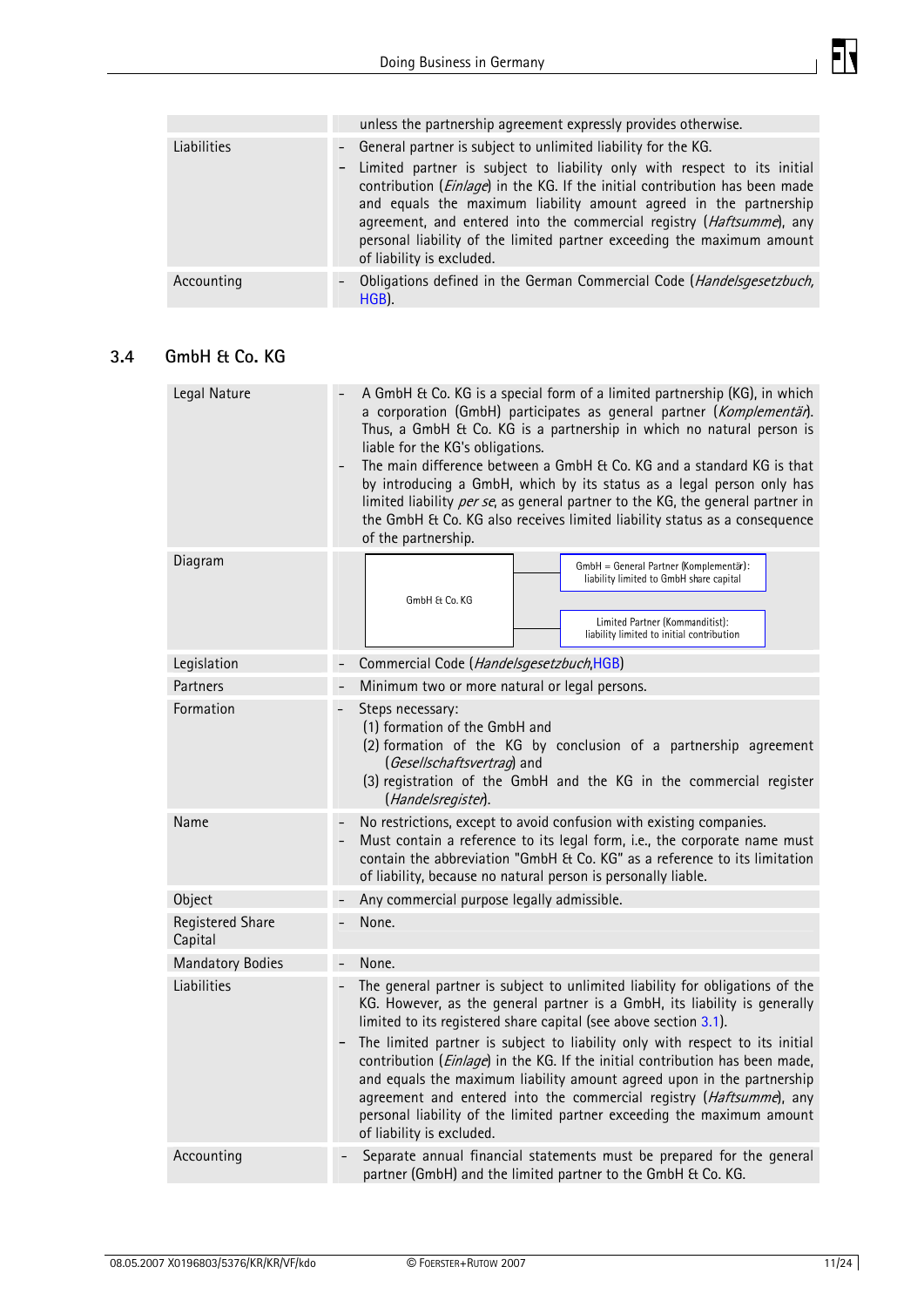

#### <span id="page-11-0"></span>**3.5 Limited & Co. KG**

A Limited & Co. KG is – comparable to the [GmbH & Co. KG](#page-10-0) – a special form of a limited partnership (KG) in which a UK-based Limited participates as general partner (Komplementär). Within the Limited & Co. KG, no natural person is liable for the KG's obligations. The concept of the Limited & Co. KG is a consequence of developments in European Corporate Law.

#### **3.6 European Corporate Law**

#### **3.6.1 Developments Initiated by the European Court of Justice**

In the *[Überseering](http://eur-lex.europa.eu/LexUriServ/site/en/oj/2002/c_323/c_32320021221en00120013.pdf)* case, the [European Court of Justice \(EJC\)](http://curia.europa.eu/) held that foreign-based companies incorporated in other EU member states could migrate to Germany. Further, such foreign-based companies can conduct business activities in Germany; and, while they are fully recognized in Germany, they continue to be subject to the liability regime of their place of incorporation at home. In a further decision (known as "the Inspire-Act"), the EJC stated that forming a company in one particular EU member state for the sole purpose of enjoying favorable incorporation rules is not considered an abuse. On these bases, it is well established that companies incorporated in any EU member state can move freely within the EU, migrate into any other EU member states, and do business there without being restricted by the law of the place of incorporation in any way.

| Legal Nature                                             | Company with legal personality.<br>SE can hold and dispose of property and rights and can sue and be sued.<br>$\overline{\phantom{a}}$<br>Stockholders are not liable to third parties for acts or omissions of the<br>SE.          |  |  |
|----------------------------------------------------------|-------------------------------------------------------------------------------------------------------------------------------------------------------------------------------------------------------------------------------------|--|--|
| Diagram                                                  | Stockholder (Aktionär):<br>no personal liability<br>European Public Limited<br>Company<br>(Societas Europaea, SE)<br>Stockholder (Aktionär):<br>no personal liability                                                               |  |  |
| Legislation                                              | EU Regulation 2157/2001 on the Statute for a European company (SE)<br>$\overline{\phantom{a}}$                                                                                                                                      |  |  |
| Comparison to legal<br>forms in other juris-<br>dictions | UK: public limited company.<br>USA: stock corporations.<br>$\overline{\phantom{a}}$<br>Note: the legal differences go far beyond apparent similarities.                                                                             |  |  |
| Stockholders                                             | One or more natural or legal persons.                                                                                                                                                                                               |  |  |
| Modes of Formation                                       | By merger.<br>Or by formation of a holding SE.<br>Or by formation of a joint subsidiary SE.<br>$\overline{\phantom{a}}$<br>Or by conversion of an existing public limited company (having a<br>subsidiary in another member state), |  |  |

#### **3.6.2 European Public Limited Company (Societas Europaea, SE)**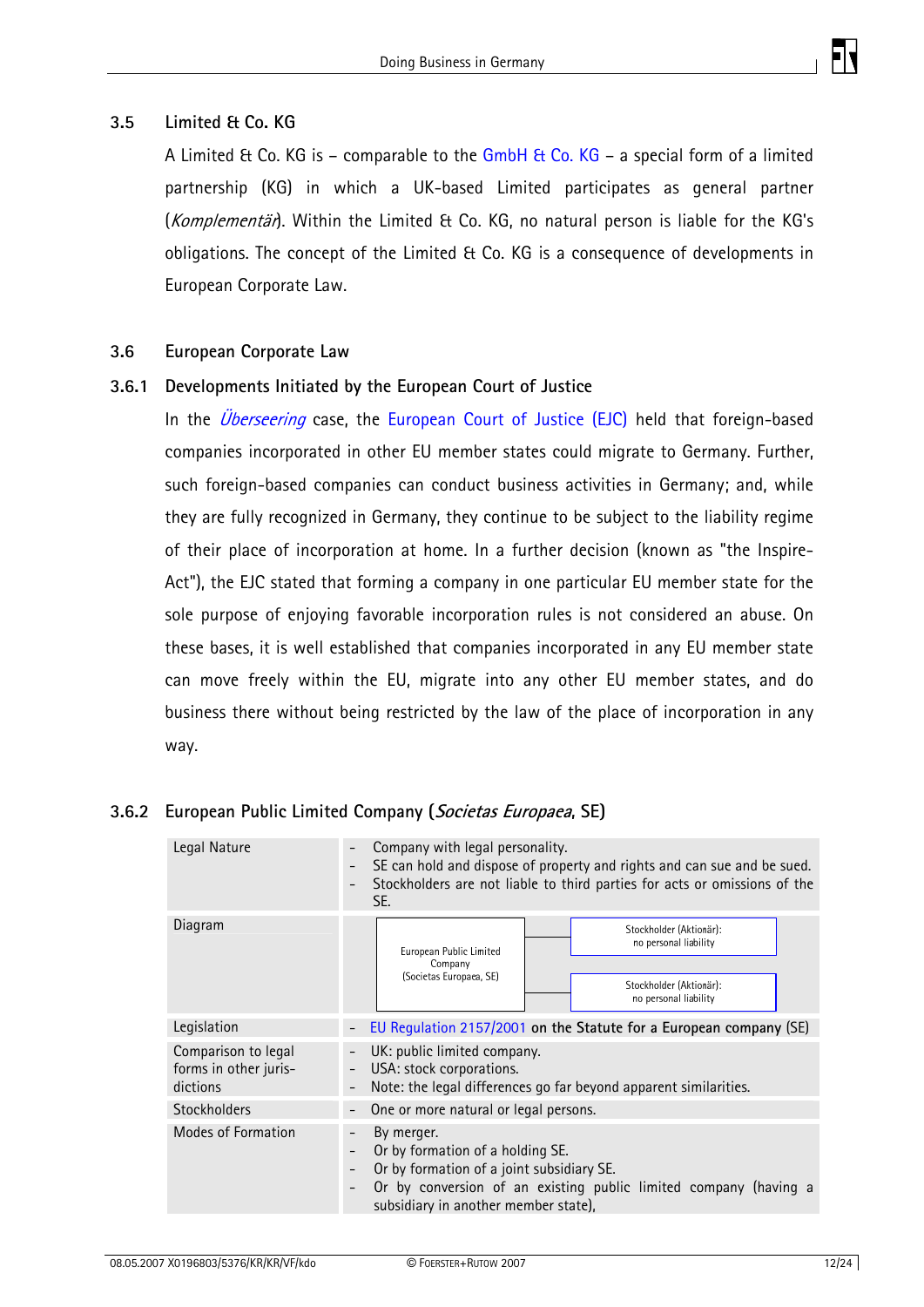

<span id="page-12-0"></span>

|                                              | - A SE may establish other subsidiary SEs.                                                                                                                                                  |
|----------------------------------------------|---------------------------------------------------------------------------------------------------------------------------------------------------------------------------------------------|
| Name                                         | - Must contain a reference to its legal form by use of the abbreviation<br>"SE" at the end of the name.                                                                                     |
| Object                                       | - Any purpose legally admissible.                                                                                                                                                           |
| Registered Share Capital                     | - Not less than EUR 120,000.00.                                                                                                                                                             |
| Different Options for<br>Corporate Structure | - "German System": Management Board (Vorstand) and Supervisory Board<br>(Aufsichtsrat) and General Meeting of Stockholders.<br>- "UK/US System": Board and General Meeting of Stockholders. |
| Liabilities                                  | - Stockholders are not subject to any personal liability for the SE.<br>- Stockholders' duties are limited to paying the contributions owed.                                                |
| Accounting                                   | According to regulation at seat/place of incorporation.<br>-                                                                                                                                |

#### **3.7 Cross-Border Mergers**

Cross-Border Mergers are possible based on [EU Directive 2005/56/EG](http://eur-lex.europa.eu/LexUriServ/LexUriServ.do?uri=OJ:L:2005:310:0001:01:EN:HTML) regarding the merger of corporations from different EU member states.

#### **4. Currency**

Germany has adopted– together with twelve other countries of the [European Union](http://www.europa.eu/abc/european_countries/index_en.htm)  [\(EU\)](http://www.europa.eu/abc/european_countries/index_en.htm) –the single currency Euro [\(Euro Area\)](http://www.ecb.de/bc/intro/html/map.en.html). In cross-border transactions between German companies and companies residing outside the Euro Area, economical risks due to fluctuating exchange rates should be avoided by currency instruments or specific currency clauses. The [Euro foreign exchange reference rates](http://www.ecb.de/stats/exchange/eurofxref/html/index.en.html) are published by the [European Central Bank \(ECB\).](http://www.ecb.de/ecb/html/index.en.html)

#### **5. Taxes**

#### **5.1 General Principles**

#### **5.1.1 Subjects of Taxation**

For tax considerations, it must be distinguished whether the foreign party is an individual or a corporation. A partnership, which is in principle a group of several individuals and/or corporations, is not itself liable for income tax. Only its partners are liable for either personal or corporation income tax.

Individuals and corporations who reside in Germany are subject to German income tax on their worldwide profits (for the prerequisites, see scheme below). Nonresident individuals and corporations are taxed only on the income that has its source in Germany.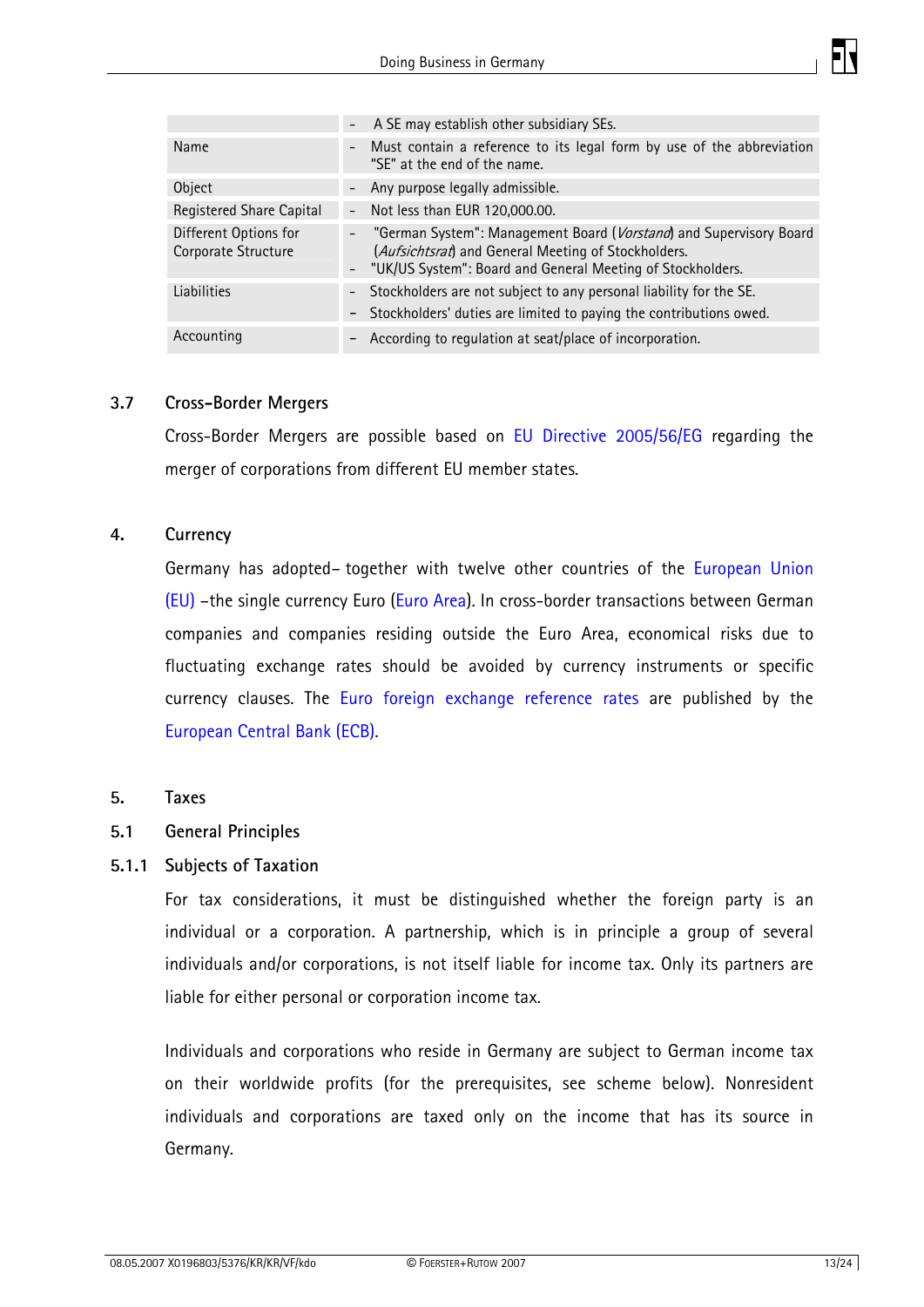

#### <span id="page-13-0"></span>**5.1.2 Income Tax Rates**

The current tax rates are measured in percent of the taxable income (which is in principle the gross income less expenses and other deductibles). In addition, a solidarity surcharge (Solidaritätszuschlag) of 5.5% on the amount of the personal or corporation income tax is levied.

| person      | formal tax rate                                                 | real tax rate<br>(including 5.5%)<br>surcharge) | prerequisites for taxation in Germany<br>on worldwide profits                                                                                                 |
|-------------|-----------------------------------------------------------------|-------------------------------------------------|---------------------------------------------------------------------------------------------------------------------------------------------------------------|
| individual  | subject to individual's<br>income with a rate of<br>45% maximum | 47.475% maximum                                 | maintains a home in Germany, or<br>$\sim$<br>- is present in Germany during the<br>calendar year for a minimum of 183<br>days;<br>- citizenship is irrelevant |
| corporation | 25% fixed                                                       | 26.375% fixed                                   | - incorporated in Germany, or<br>- central management and control is<br>in Germany;<br>place of establishment is irrelevant                                   |

#### **5.1.3 Trade Tax**

In addition to personal or corporation income tax, the income of a company (regardless of whether the company is formed by an individual, a corporation, or a partnership) is subject to a community trade tax on income levied by the municipal authorities according to the municipality's specific tax rated (Gewerbesteuer). As a general rule, the trade tax rate varies between 15 percent (15%) and 20 percent (20%) of the company's income.

#### **5.1.4 Double Tax Treaties**

The taxation might be restricted by way of treaties for the avoidance of double taxation (so called double tax treaties – "DTT"). Germany has entered into DTT with approximately ninety other states worldwide ([current status](http://www.bundesfinanzministerium.de/cln_01/nn_318/DE/Steuern/Veroeffentlichungen__zu__Steuerarten/Internationales__Steuerrecht/001.html)).

#### **5.2 Tax Considerations for Doing Business in Germany**

#### **5.2.1 Doing Business Alone by Any of One of the Options in 2.1 – 2.4**

As long as the foreign party does not perform its business through establishment of a wholly owned company in Germany  $(2.5)$  $(2.5)$  $(2.5)$ , but by any of the other options  $(2.1-2.4)$  $(2.1-2.4)$ , the foreign party remains nonresident, being taxed only on the income that has its source in Germany. If, by way of example, a nonresident party sets up a permanent establishment (Betriebsstätte) in Germany or participates in a German partnership, the income derived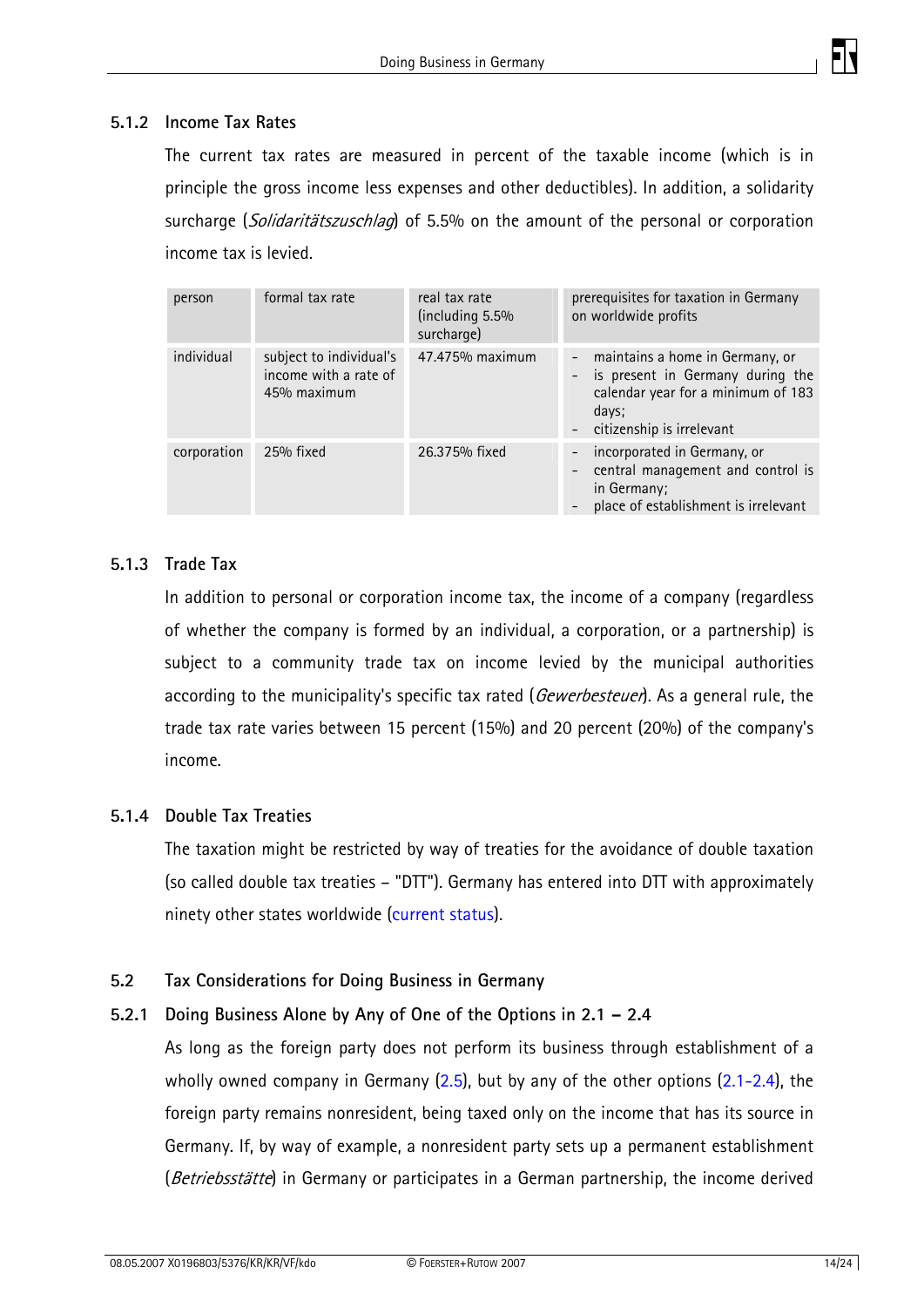

<span id="page-14-0"></span>from this permanent establishment or this participation will be subject to German income tax. The term of a permanent establishment, however, is much wider than the term of a branch office [\(2.4\)](#page-5-0). A permanent establishment might also be a business office, a warehouse, or a construction site that lasts for more than six (6) months.

## **5.2.2 Doing Business Alone by Way of Establishing an Own Company in Germany**

For tax considerations, it must be distinguished whether the legal form of the company is a corporation or a partnership. There is no general rule whether a corporation or a partnership should be preferred. Detailed information must be left to individual advice on the individual and particular set of circumstances.

| Corporations | Limited Liability Company<br>(GmbH, 3.1)<br><b>Stock Corporation</b><br>(AG, 3.2)<br>European Public Limited<br>Company (SE, 3.6.2) | $\sim$           | Corporation is resident in Germany, thus subject to<br>German taxation on its worldwide profits<br>Dividends received from the German corporation are<br>tax exempt in Germany, but 5% of the dividend is<br>deemed being nondeductible expenses. This tax<br>exemption also affects trade tax (Gewerbesteuer),<br>but, for trade tax purposes, a minimum participation<br>quota of 10% in the subsidiary has to be fulfilled,<br>and the shares have to be held from the beginning<br>of the fiscal year of the recipient of the dividends. |
|--------------|-------------------------------------------------------------------------------------------------------------------------------------|------------------|----------------------------------------------------------------------------------------------------------------------------------------------------------------------------------------------------------------------------------------------------------------------------------------------------------------------------------------------------------------------------------------------------------------------------------------------------------------------------------------------------------------------------------------------|
| Partnerships | Limited Partnership<br>(KG, 3.3)<br>GmbH & Co. KG (3.4)<br>Limited $E$ Co. KG $(3.5)$                                               | $\sim$<br>$\sim$ | Only the partners of the partnership are subject to<br>German income tax.<br>A foreign party being partner will be subject to<br>German income tax related to its income derived<br>from the partnership.                                                                                                                                                                                                                                                                                                                                    |

#### **6. Merger & Acquisition**

#### **6.1 Types of Deals**

As in many other jurisdictions, German law provides two basic options by which to acquire a company. Foreign parties may purchase either the shares of a company (share deal) or its assets (asset deal).

#### **6.1.1 Share Deal**

One issue about share deals, which is specific to Germany, is that – if the target company is set up as a limited liability company (GmbH) – both the purchase and the assignment of the shares will be valid only if executed in a notary deed (see section [6.2.3](#page-16-0)). Besides this, a share deal will provide a good basis for smooth continuation of the targeted company's' business, because the shift in ownership of shares will not normally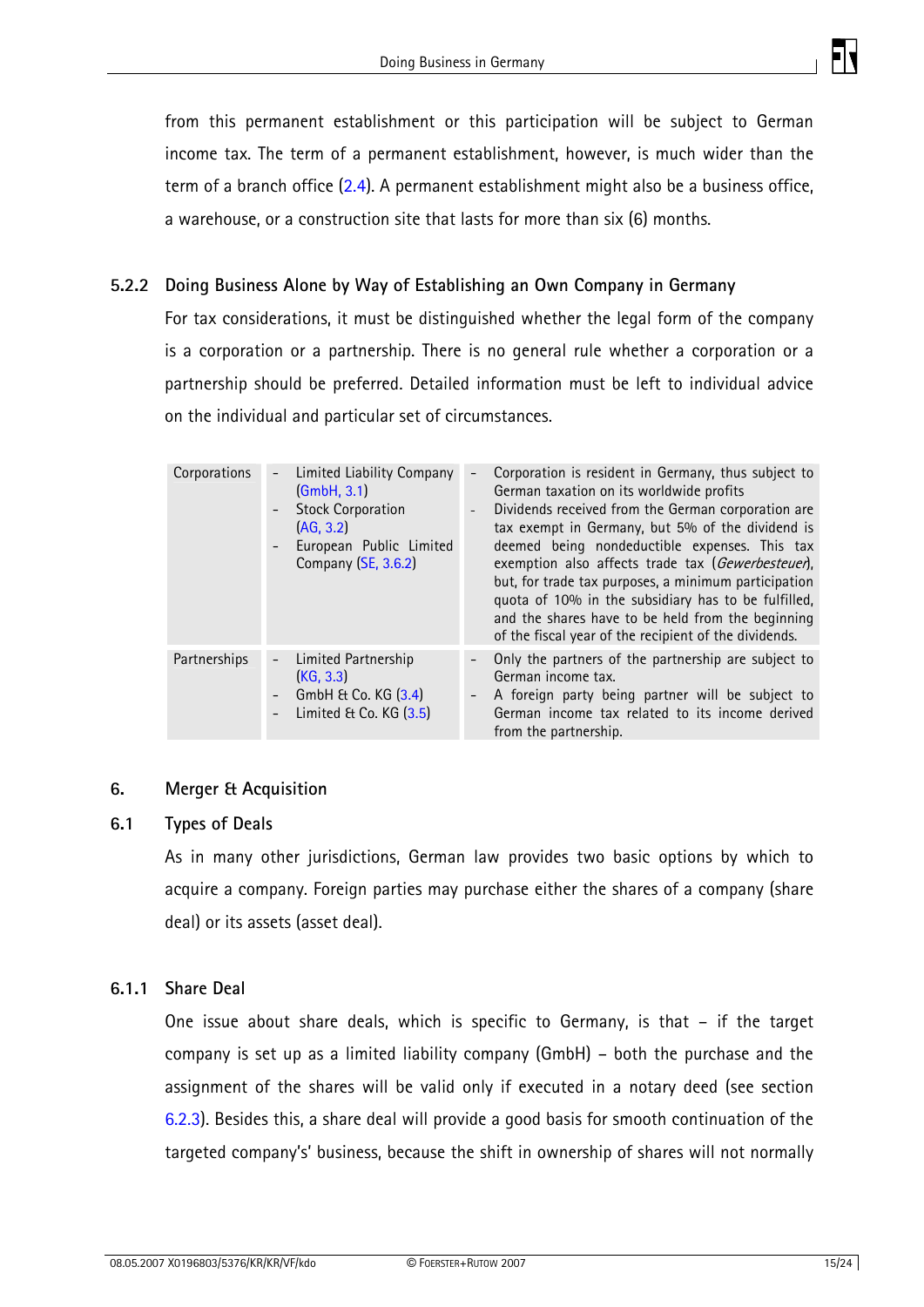

<span id="page-15-0"></span>affect the assets, rights, and liabilities of the targeted company except for a change of the control provisions in the targeted company's contracts with third parties.

#### **6.1.2 Asset Deal**

An asset purchase agreement must describe the target's assets and liabilities in detail. It is not sufficient merely to describe the targeted company's business in general. Rather, every single item – be it a right, an obligation, or a liability – must be clearly identified and provided for in the asset purchase agreement as well as the transfer agreement (see section [6.2.2](#page-15-0)). In contrast to a share deal, an asset deal does not require notarization. One exception to this rule is where the asset deal includes real estate or shares in a limited liability company (GmbH). If an entire business is acquired by way of an asset deal, the business' rights and responsibilities according to employment contracts with its employees also pass to the purchaser automatically by operation of the law.

#### **6.2 Peculiarities of German Law**

#### **6.2.1 No Statutory Closing Concept**

German sellers were traditionally reluctant to disclose information to purchasers, but this has changed. Nowadays, performing due diligence audits is increasingly becoming the standard for M&A transactions in Germany. The same is true for the application of the closing concept in transaction documents, as is customary in US and UK style contracts.

#### **6.2.2 The "Principle of Abstraction"**

According to the German Principle of Abstraction (known as Abstraktionsprinzip), a purchase agreement only creates the obligation (kausales Rechtsgeschäft) to transfer ownership in shares or assets but does not actually transfer such ownership. A second agreement is required for the transfer of ownership itself (abstraktes Rechtsgeschäft). This concept necessitates that ownership of any share or asset needs to be transferred by an agreement separate from the purchase agreement. In practice, this second agreement is often contained in the first agreement. However, when applying the closing concept, the parties must be aware that the second agreement (transfer of ownership of shares or assets) will only be effected upon closing and that the requirement of notarization, if any, must be fulfilled.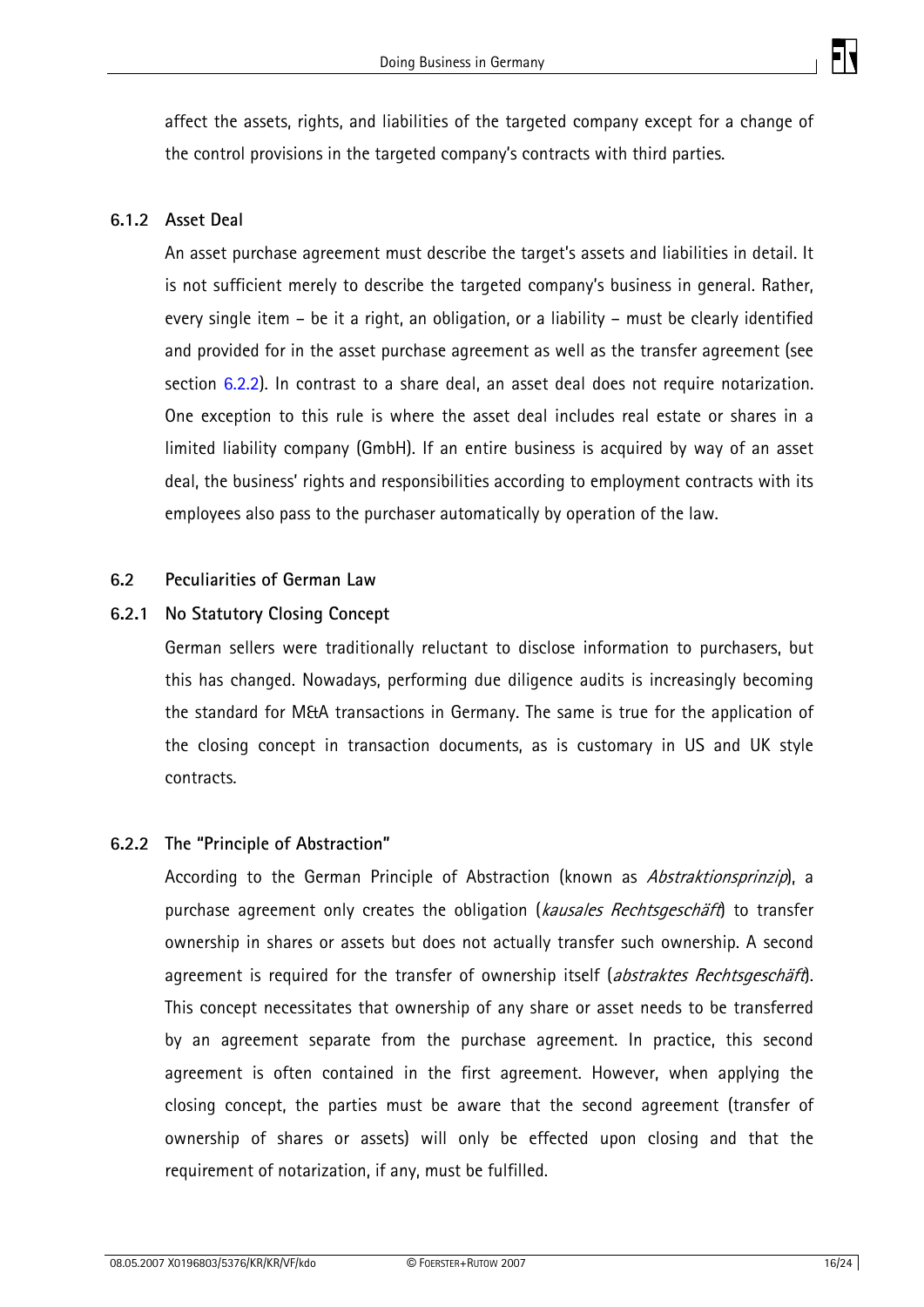

#### <span id="page-16-0"></span>**6.2.3 Requirement of Notarization**

A mandatory obligation of notarization applies to purchase agreements for shares in a limited liability company (GmbH). Asset purchase agreements only require notarization if real estate or shares in a limited liability company (GmbH) form part of the assets.

#### **7. Merger Control**

Whether a concentration of enterprises is subject to merger control can be a question for either German law, European Community law, or the law of a third country (e.g. US anti-trust law).

German Merger Control<sup>[7](#page-16-1)</sup> according to [GWB](http://www.gesetze-im-internet.de/gwb/index.html) (Act Against Restraints of Competition) will apply to transactions meeting certain turnover thresholds (combined aggregate worldwide group turnover of all participating companies exceeds EUR 500 million; and where the group domestic turnover in Germany of at least of one participating company exceeds EUR 25 million). Further *de minimis* exemptions may apply. German merger control law does not apply if the concentration of enterprises comes under the provision of European law, making it subject to European Community merger control. The principle is known as a "one-stop-shop", meaning that EC merger control law will prevail, as far as it applies, over all EC national merger controls. According to German merger control law, mergers must be pre-notified to the Federal Cartel Office if the parties' turnovers exceed the previously mentioned threshold amounts.

A concentration is exempt from German merger control provisions if the concentration has no effect on the German domestic market; or if the concentration does not reach the aforesaid turnover thresholds; or if an undertaking that is not a controlled undertaking and, in the last business year, had a worldwide turnover of less than EUR 10 million and affiliates itself with another undertaking (de minimis clause); or where a market is concerned in which goods or commercial services have been offered for at least five (5) years and that had a sales volume of less than EUR 15 million in the last calendar year (minor market clause).

<span id="page-16-1"></span><sup>7</sup> according to GWB (Act Against Restraints of Competition)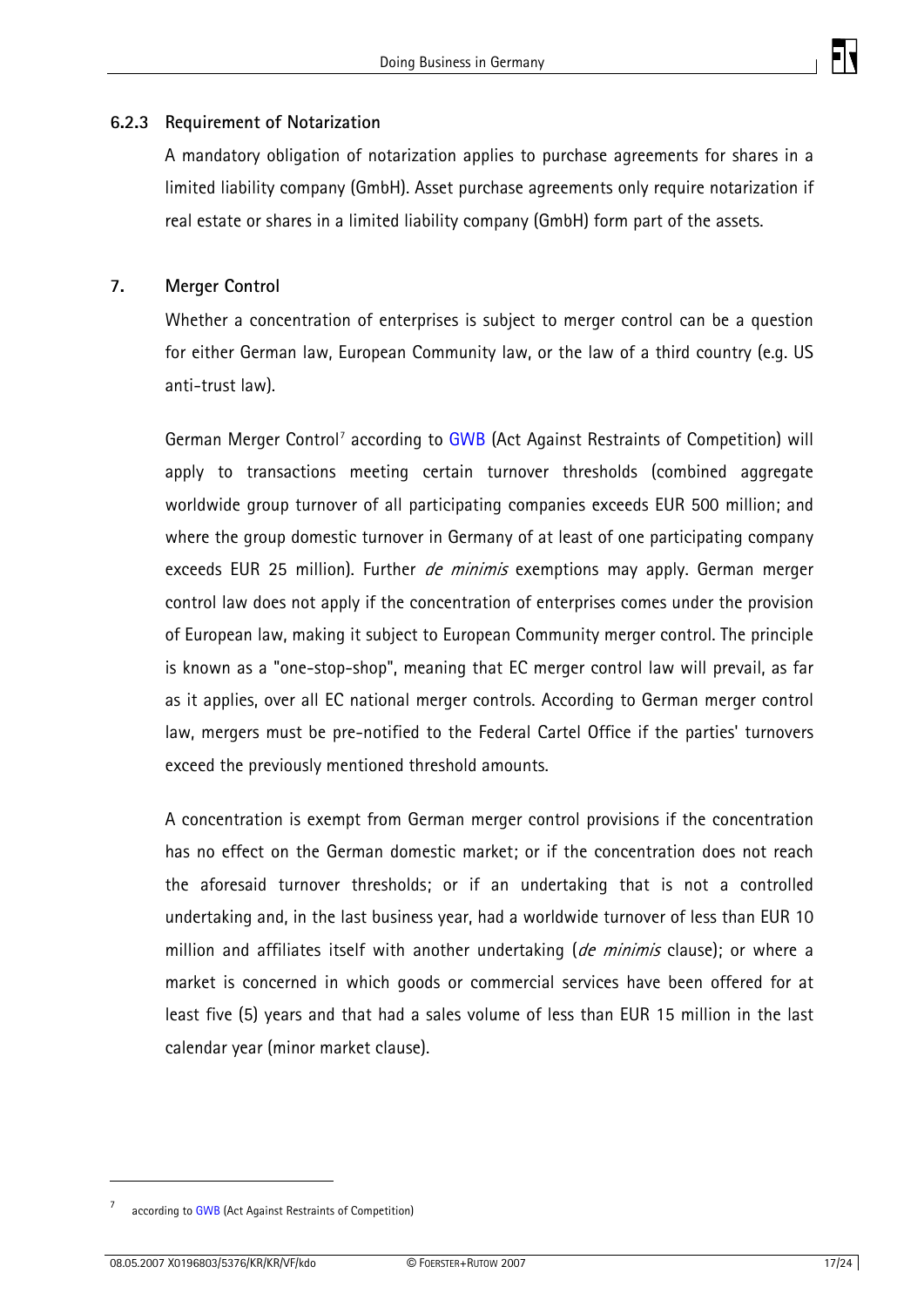

<span id="page-17-0"></span>To clarify whether a merger control is subject to the German law or the European Merger Regulation, the following five-part test may be useful:

- 1. Is there a "merger" according to the German Act Against Restraints of Competition?
- 2. Is there also a "merger" according to the EC Merger Regulation?
- 3. Is the concentration subject to merger and reporting responsibilities according to the German Act Against Restraints of Competition?
- 4. Is the concentration also of community-wide relevance according to the EC Merger Regulation?
- 5. Is creation or strengthening of market domination expected according to the German Act Against Restraints of Competition? Is strengthening of a dominant position expected according to the EC Merger Regulation?

#### **8. Joint Ventures**

#### **8.1 Legal Concept**

The term "joint venture" does not denote a precise legal concept under German law. The term is used for many different forms and structures encompassing all sorts of:

- co-operative endeavors, such as, but not limited to, joint research and development or joint marketing activities,
- teaming agreements or other associations of two or more parties for the completion of one or more projects (Arbeitsgemeinschaften, Konsortien), or
- corporate vehicles of greater permanence.

Customarily, contractual and equity joint ventures are distinguished despite the fact that the line between the two is not absolutely strict. This is because the nature of joint venture projects varies considerably in practice.

#### **8.2 Contractual Joint Ventures**

Contractual joint ventures are those that are not primarily aimed at the formation of a corporate vehicle of greater permanence but remain unincorporated. Such joint ventures are regularly based on pure contractual relationships, lacking a separate legal identity.

#### **8.3 Equity Joint Ventures**

In contrast, equity joint ventures are aimed at forming a corporate vehicle with a distinct legal identity. In such cases, the joint venture agreement will not only normally consist of a joint venture agreement, but also the incorporation of a legal identity that is separate from the parties to the joint venture.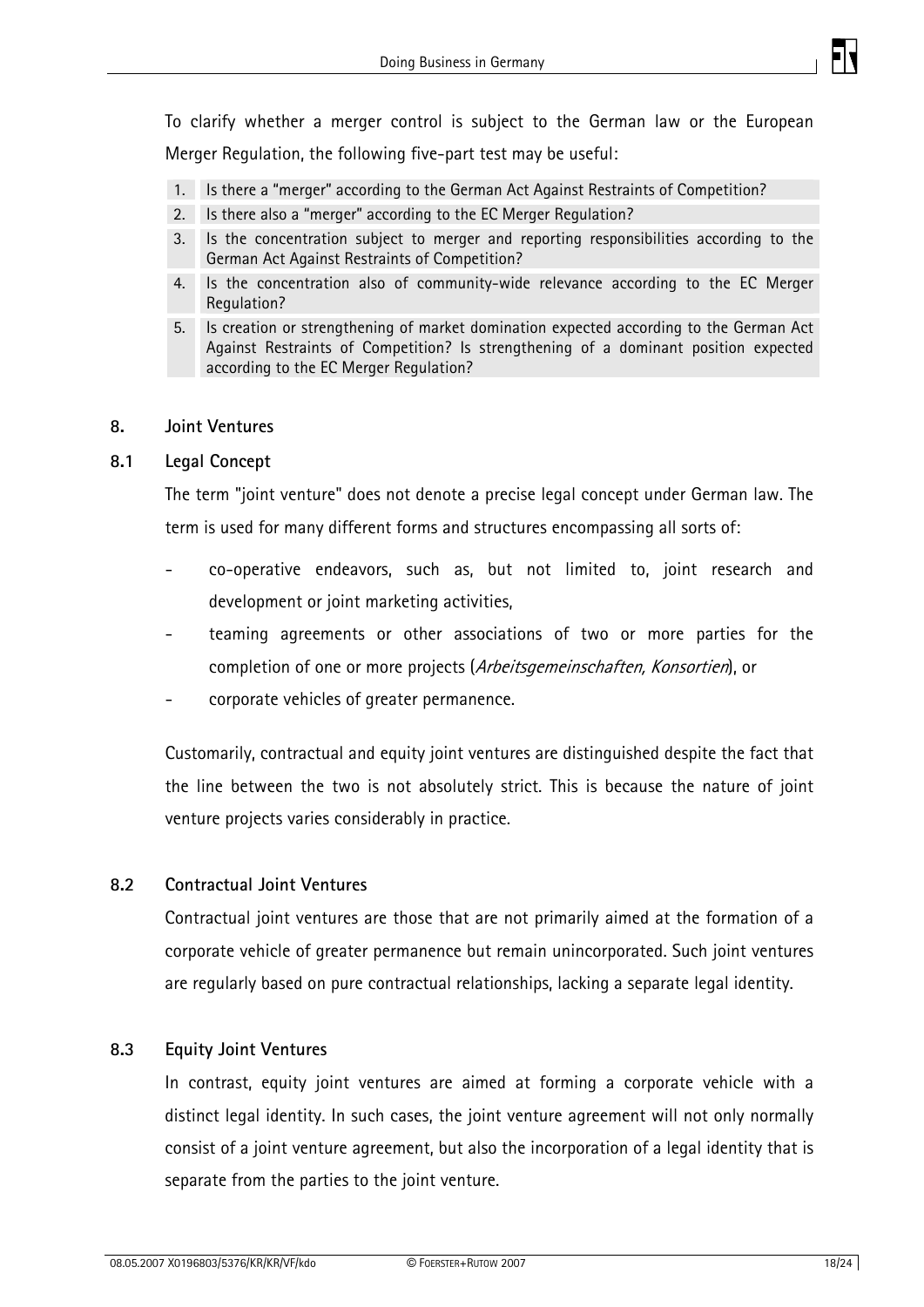

#### <span id="page-18-0"></span>**9. German Co-Determination and Employee Representation**

German corporate and labor law<sup>[8](#page-18-1)</sup> provides for employee representation and codetermination in companies with more than 500 or 2,000 employees respectively. Codetermination effectively means that a share (either one-third or one-half) of the supervisory board's members is elected by the company's employees themselves.

#### **10. Specific Law Issues of Cross-Border Transactions**

#### **10.1 Applicable Law**

In Germany, parties are free to choose the substantive law in their contracts<sup>[9](#page-18-2)</sup>. If no choice is made, the substantive law will be determined according to the principles of conflict of laws<sup>[1](#page-18-3)0</sup>. Regularly, this is the law of the place that has the closest relationship to the contract. This legal situation leads to different results for various types of contracts, e.g., for international sales contracts, agency, distribution, or licensing agreements.

To avoid uncertainties and difficulties about the substantive law, it is therefore highly recommended to make a choice in the contract. If the parties stipulate German law, the United Nations Convention on Contracts for the International Sale of Goods (CISG) will apply to cross-border sales contracts between parties whose places of business are in different states. As of April 1, 2007, seventy states have ratified the CISG [\(current](http://www.uncitral.org/uncitral/en/uncitral_texts/sale_goods/1980CISG_status.html)  [status\)](http://www.uncitral.org/uncitral/en/uncitral_texts/sale_goods/1980CISG_status.html). If parties do not want the CISG to apply, they must expressly opt out in the contract.

Just as important as the choice of the applicable law is the choice of jurisdiction, especially in cross-border transactions.

#### **10.2 Jurisdiction**

In principle, German Civil Procedure Law<sup>[1](#page-18-4)1</sup> provides that the defendant's place or seat will determine the jurisdiction of the ordinary court. In B2B<sup>[1](#page-18-5)2</sup> transactions, parties are free to choose the place of jurisdiction. To avoid expensive and time-consuming expert

<span id="page-18-1"></span><sup>8</sup> Works Council Constitution Act (Betriebsverfassungsgesetz) Workers' Co-Dertermination Act (Mitbestimmungsgesetz)

<span id="page-18-5"></span>Coal and Steel Industry Co-Determination Act (*Montanmitbestimmungsgesetz*)<br><sup>9</sup> There are some exceptions in civil and commercial law, e.g., concerning contracts with consumers.

<span id="page-18-3"></span><span id="page-18-2"></span><sup>&</sup>lt;sup>10</sup> In Germany, this is the *Einführungsgesetz zum Bürgerlichen Gesetzbuch* (EGBGB). <sup>11</sup> *Zivilprozessordnung* (ZPO)

<span id="page-18-4"></span>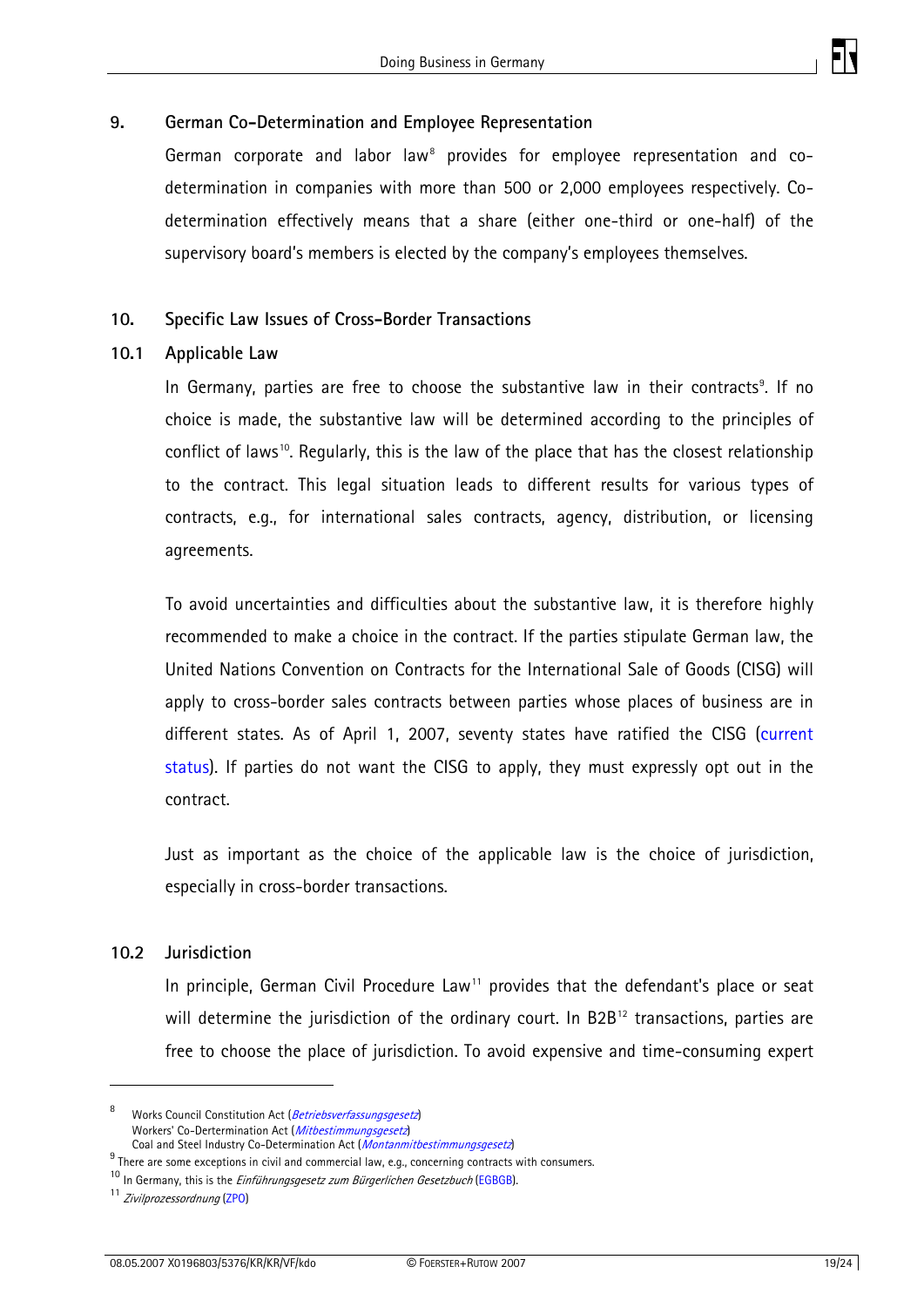

<span id="page-19-0"></span>opinions on foreign law, the country of the place of jurisdiction of the ordinary court should always harmonize with the country of the applicable law. The best solution in cross-border transactions is the exclusion of the ordinary jurisdiction of the courts by choosing arbitration instead.

#### **10.3 Arbitration**

Choosing arbitration as a mean of settling disputes has many advantages, such as the possibility of the parties to select arbitrators, the neutrality, independence, and competence of arbitrators, the flexibility of arbitral proceedings, choice of language, confidentiality, the high acceptance of arbitral awards by the parties, and the international enforceability of arbitral awards. Contrary to decisions by ordinary courts, the international enforceability is guaranteed by the widely recognized<sup>[1](#page-19-1)3</sup> New York Convention $14$  $14$ ,

In an arbitration agreement, parties should at least agree upon the seat of arbitration, the numbers of arbitrators, the language of the arbitral proceedings, and the arbitration rules to be applied. Parties are free to choose any seat of arbitration. If parties agree on Germany as the seat of arbitration, the German procedural law<sup>[15](#page-19-3)</sup> will apply. Like many other countries, Germany has adopted the UNCITRAL Model Law on International Commercial Arbitration. Therefore, when choosing Germany as the seat of arbitration, proceedings are guaranteed according to internationally acknowledged procedural rules.

If the parties decide to have the arbitration proceedings administered by an arbitration institution, the parties may use the German Institution of Arbitration (DIS)<sup>[16](#page-19-4)</sup>, regardless of the chosen seat of arbitration. For national and international arbitration proceedings, the DIS offers an administrated arbitral procedure according to the DIS Arbitration Rules.

1

 $12$  Business to Business<br> $13$  142 members as per April 1, 2007

<span id="page-19-2"></span><span id="page-19-1"></span> $14$  "Convention on the Recognition and Enforcement of Foreign Arbitral Awards"

<span id="page-19-3"></span><sup>15</sup> §§ 1025 ff. ZPO

<span id="page-19-4"></span><sup>16</sup> Deutsche Institution für Schiedsgerichtsbarkeit (DIS)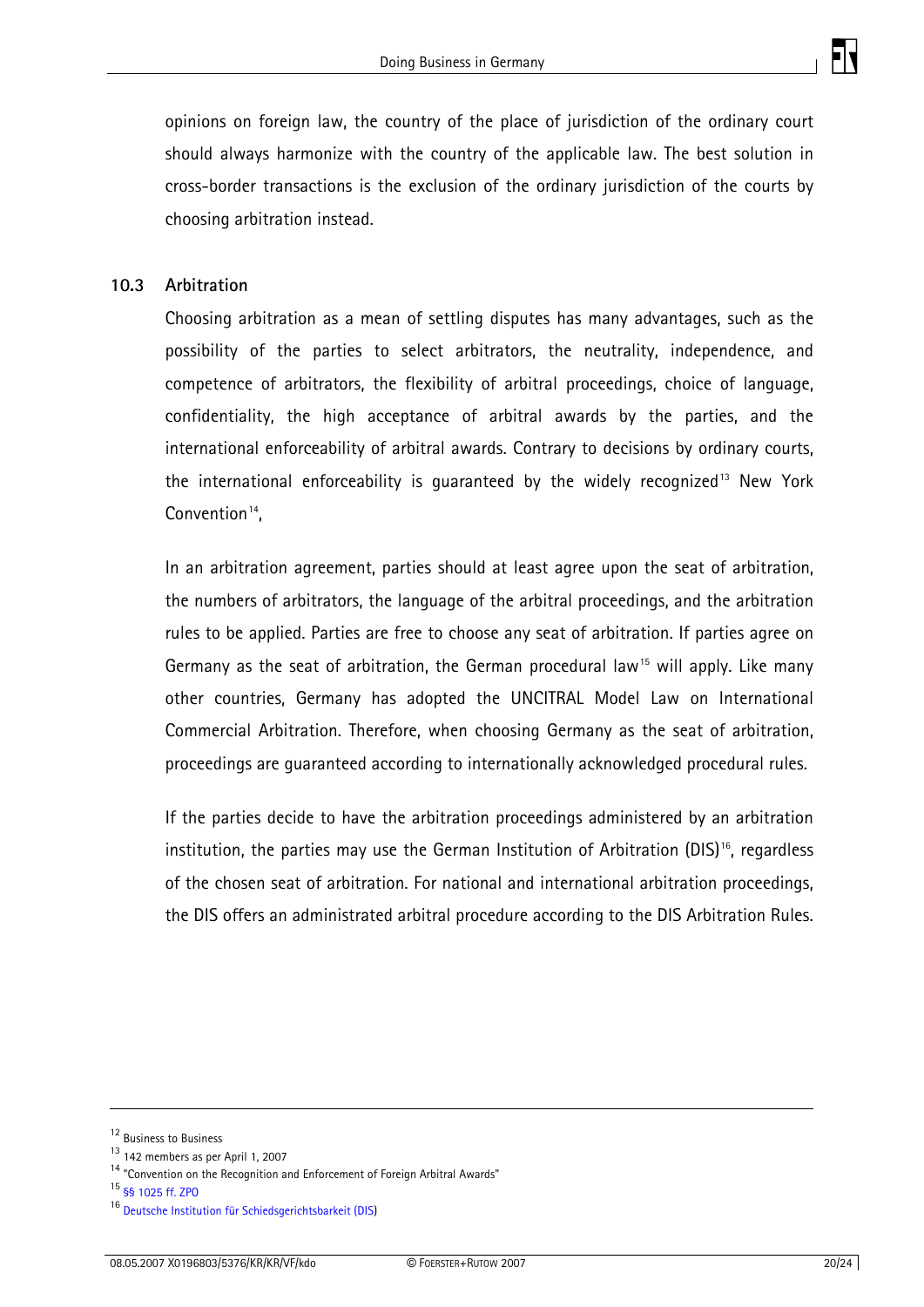

# <span id="page-20-0"></span>**11. Hyperlinks for Investments in Germany**

| Organization                                                                                              | <b>Function</b>                                                                        | Link                          |  |  |
|-----------------------------------------------------------------------------------------------------------|----------------------------------------------------------------------------------------|-------------------------------|--|--|
| Umbrella organizations of the Trade                                                                       |                                                                                        |                               |  |  |
| <b>BDI Bundesverband der Deutschen</b><br>Industrie                                                       | Umbrella Organization of Trade and<br><b>Industry Associations</b>                     | http://www.bdi-online.de      |  |  |
| DIHT Deutscher Industrie und<br>Handelskammertag                                                          | Central Organization of German<br>Chambers of Industry and Commerce                    | http://www.diht.de            |  |  |
| Bundesverband des Deutschen Groß-<br>und Außenhandels (BGA)                                               | Federation of German Wholesale and<br>Foreign Trade                                    | http://www.bqa.de             |  |  |
| <b>Federations of industries</b>                                                                          |                                                                                        |                               |  |  |
| VDA Verband der Automobilindustrie                                                                        | The German Association of the<br>Automotive Industry                                   | http://www.vda.de             |  |  |
| Bund Deutscher Architekten (BDA)                                                                          | <b>Association of German Architects</b>                                                | http://www.bda-architekten.de |  |  |
| Hauptverband der Deutschen<br><b>Bauindustrie</b>                                                         | Federation of German Construction<br>Industry                                          | http://www.bauindustrie.de    |  |  |
| Zentralverband Deutsches Baugewerbe<br>(ZDB)                                                              | Central Federation of the German<br><b>Building Trade</b>                              | http://www.zdb.de/            |  |  |
| Vereinigung Bergbau und Rohstoffe<br>(VRB)                                                                | German Association for Raw Materials<br>and Mining                                     | http://www.v-r-b.de           |  |  |
| Verband der Chemischen Industrie<br>(VCI)                                                                 | German Chemical Industries<br>Association                                              | http://www.vcide              |  |  |
| Bundesverband der Pharmazeutischen<br>Industrie (BPI)                                                     | German Pharmaceutical<br><b>Manufacturers Association</b>                              | http://www.bpi.de             |  |  |
| ZVEI-Fachverband<br>Kommunikationstechnik                                                                 | German Association of the<br><b>Communications Technology</b><br><b>Manufacturers</b>  | http://www.zvei.de            |  |  |
| Bundesverband Informations-<br>wirtschaft Telekommunikation und<br>neue Medien (BITKOM)                   | German Association for Information<br>Technology, Telecommunications, and<br>New Media | http://www.bitkom.org/        |  |  |
| Verband Deutscher Maschinen- und<br>Anlagenbau (VDMA)                                                     | German Machinery and Plant<br><b>Construction Association</b>                          | http://www.vdma.de            |  |  |
| Verband für Schiffbau und<br>Meerestechnik (VSM)                                                          | German Shipbuilding and Ocean<br><b>Industries Association</b>                         | http://www.vsm.de/            |  |  |
| Deutscher Boots- und Schiffbauer-<br>Verband (DBSV)                                                       | Association of German Boat and<br>Shipbuilders                                         | http://www.dbsv.de/           |  |  |
| Bundesverband der Deutschen Luft-<br>und Raumfahrtindustrie (BDLI)                                        | German Aerospace Industries<br>Association                                             | http://www.bdli.de            |  |  |
| Deutsche Industrieverband für<br>optische, medizinische und<br>mechatronische Technologien<br>(SPECTARIS) | German Industry Association for<br>Optical, Medical, and Mechatronical<br>Technologies | http://www.feinoptik.de       |  |  |
| Mineralölwirtschaftsverband (MWV)                                                                         | Association of the German Petroleum<br>Industry                                        | http://www.mwv.de/            |  |  |
| Wirtschaftsvereinigung Stahl (WV<br>Stahl) / Stahlinstitut VDEh                                           | German Association of Steel Industries                                                 | http://www.stahl-online.de    |  |  |
| Deutscher Giessereiverband (DGV)                                                                          | German Foundry Industry Association                                                    | http://www.dqv.de             |  |  |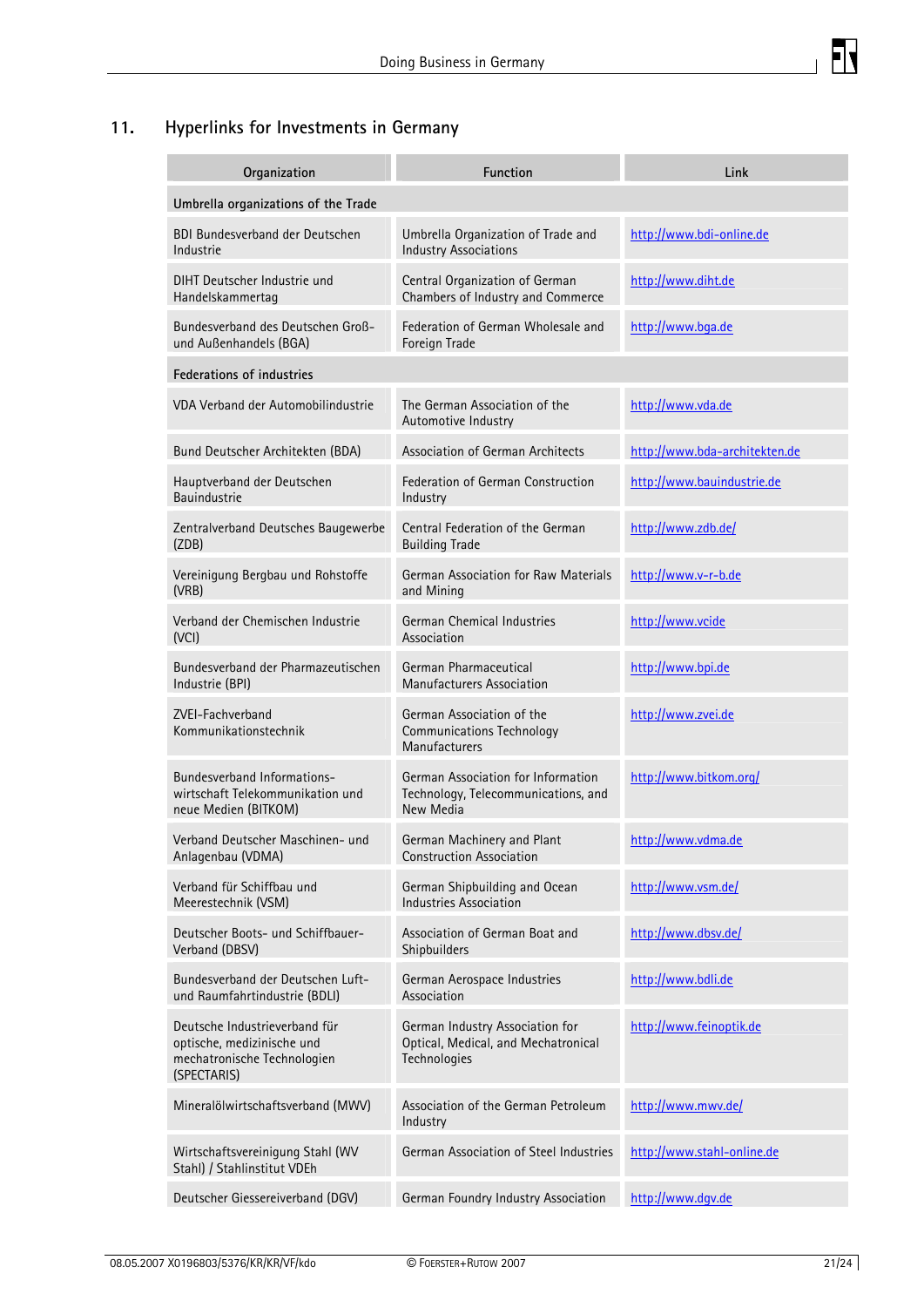

| Organization                                                                                                        | <b>Function</b>                                                                     | Link                              |
|---------------------------------------------------------------------------------------------------------------------|-------------------------------------------------------------------------------------|-----------------------------------|
| Bundesverband Solarwirtschaft (BSW)                                                                                 | Solar Energy Industry Association                                                   | http://www.solarwirtschaft.de     |
| Wirtschaftsverband Stahlbau und<br>Energietechnik (SET)                                                             | German Association of Structural<br><b>Steel and Power Engineering</b>              | http://www.set-online.de/         |
| Gesamtverband Kunststoff-<br>verarbeitende Industrie (GKV)                                                          | German Association of Plastics<br>Processing Industries                             | http://www.gkv.de                 |
| Hauptverband der Deutschen Holz und<br>Kunststoffe verarbeitenden Industrie<br>und verwandter Industriezweige (HDH) | Association of the German<br>Woodworking, Plastic, and Similar<br><b>Industries</b> | http://www.hdh-ev.de              |
| Hauptverband Papier.- und<br>Kunststoffverarbeitung (HPV)                                                           | German Association of Paper and<br>Plastics Processing                              | http://www.hpv-ev.org             |
| Bundesverband Druck und Medien<br>(BVDM)                                                                            | German Printers and Media Federation                                                | http://www.bvdm.org               |
| Verband der Keramischen Industrie                                                                                   | Association of the German Ceramic<br>Industry                                       | http://www.keramverband.de        |
| Bundesverband Glasindustrie (BV Glas)                                                                               | German Glass Association                                                            | http://www.bvglas.de/             |
| GermanFashion Modeverband<br>Deutschland                                                                            | German Fashion and Clothing Industry<br>Association                                 | http://www.germanfashion.net      |
| Gesamtverband der deutschen Textil-<br>und Modeindustrie (textil+mode)                                              | German Textile and Fashion Industry<br>Association                                  | http://www.gesamttextil.de        |
| Verband der Deutschen Lederindustrie<br>(VDL)                                                                       | German Leather Federation                                                           | http://www.vdl-web.de             |
| Hauptverband der Deutschen<br>Schuhindustrie (HDS)                                                                  | German Shoe Industry Association                                                    | http://www.hds-schuh.de/          |
| Bundesverband der Deutschen<br>Sportartikelindustrie (BSI)                                                          | National Federation of the German<br>Sports Goods Industry                          | http://www.bsi-ev.de              |
| Deutscher Verband der Spielwaren-<br>Industrie                                                                      | German Toy Industry Association                                                     | http://www.toy.de                 |
| Bundesverband der Deutschen<br>Musikinstrumenten-Hersteller (BdMH)                                                  | National Association of German<br>Musical Instrument Manufacturers                  | http://www.musikinstrumente.org/  |
| Bundesvereinigung der Deutschen<br>Ernährungsindustrie (BVE)                                                        | German Food and Drink Industry<br>Association                                       | http://www.bve-online.de          |
| Bundesverband der Deutschen<br>Süßwarenindustrie (BDSI)                                                             | German Confectionery Industry<br>Association                                        | http://www.bdsi.de                |
| Deutscher Brauer-Bund                                                                                               | <b>Association of German Brewers</b>                                                | http://www.brauer-bund.de         |
| Bundesverband der Deutschen<br>Spirituosen-Industrie und -Importeure<br>(BSI)                                       | German Spirits Industry and Spirit<br><b>Importers Association</b>                  | http://www.spirituosen-verband.de |
| Verband der Cigarettenindustrie (VdC)                                                                               | German Cigarette Industry Association                                               | http://www.vdc-berlin.de/         |
| Immobilienverband Deutschland (IVD)                                                                                 | Association of the German Real Estate<br><b>Agents and Managers</b>                 | http://www.ivd.net/               |
| Bundesverband deutscher Banken<br>(Bankenverband)                                                                   | Association of German Banks                                                         | http://www.bdb.de                 |
| Deutscher Sparkassen- und<br>Giroverband (DSGV)                                                                     | German Savings Banks Association                                                    | http://www.dsgv.de                |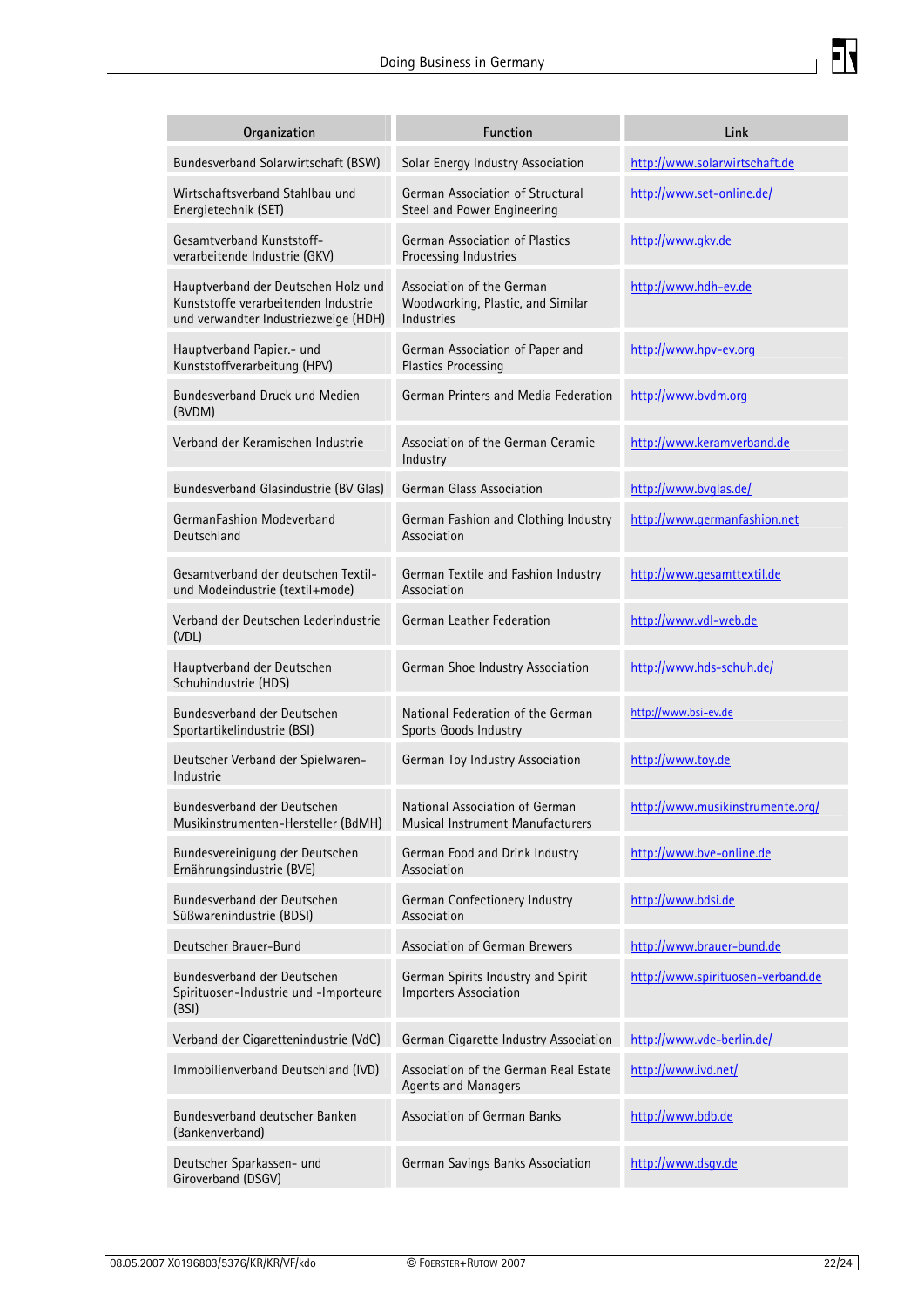

| Organization                                                                                       | <b>Function</b>                                                                              | Link                               |  |  |
|----------------------------------------------------------------------------------------------------|----------------------------------------------------------------------------------------------|------------------------------------|--|--|
| Deutscher Bauernverband (DBV)                                                                      | Association of German Farmers                                                                | http://www.bauernverband.de        |  |  |
| <b>Trade Fair Associations</b>                                                                     |                                                                                              |                                    |  |  |
| Ausstellungs- und Messe-Ausschuss<br>der Deutschen Wirtschaft (AUMA)                               | Association of the German Trade Fair<br>Industry                                             | http://www.auma.de                 |  |  |
| Associations for the Promotion of Economic Development                                             |                                                                                              |                                    |  |  |
| Invest in Germany GmbH                                                                             | Information and Services for<br>International Investors                                      | http://www.iic.de                  |  |  |
| Gesellschaft für internationale<br>wirtschaftliche Zusammenarbeit<br>Baden-Württemberg mbH - GWZ   | Baden-Württemberg International                                                              | www.bw-i.de                        |  |  |
| Bayerisches Staatsministerium für<br>Wirtschaft, Verkehr und Technologie                           | Bavarian Ministry for Economic<br>Affairs, Transport, and Technology                         | http://www.stmwvt.bayern.de        |  |  |
| Bayern International - Bayerische<br>Gesellschaft für Internationale<br>Wirtschaftsbeziehungen mbH | Bavarian Bureau for International<br><b>Business Relations</b>                               | http://www.bayern-international.de |  |  |
| Berlin Partner GmbH                                                                                | Berlin Economic Development<br>Corporation                                                   | http://www.berlin-partner.de/      |  |  |
| Zukunftsagentur Brandenburg                                                                        | Brandenburg Economic Development<br>Corporation                                              | http://www.zab-brandenburg.de/     |  |  |
| <b>BIG Bremen</b>                                                                                  | Foreign Economic Development<br>Corporation of the State of Bremen                           | http://www.big-bremen.de           |  |  |
| HWF Hamburgische Gesellschaft für<br>Wirtschaftsförderung mbH                                      | Hamburg Business Development<br>Corporation                                                  | http://www.hamburg-economy.de      |  |  |
| Hessen Agentur                                                                                     | <b>Economic Development Agency</b><br>Hessen                                                 | http://www.hessen-agentur.de       |  |  |
| Gesellschaft für Wirtschaftsförderung<br>Mecklenburg-Vorpommern mbH                                | Economic Development Corporation<br>Mecklenburg-Vorpommern                                   | http://www.gfw-mv.de               |  |  |
| <b>Investment Promotion Agency</b><br>Niedersachsen (IPA)-                                         | Investment Promotion Agency Lower<br>Saxony                                                  | http://www.ipa-niedersachsen.de    |  |  |
| NRW.Invest Gmbh                                                                                    | Agency for Investment Projects in<br>Nordrhein-Westfalen (NRW)                               | http://www.nrwinvest.com           |  |  |
| Investitions- und Strukturbank<br>Rheinland-Pfalz (ISB) GmbH                                       | Investment and Economic Structure<br><b>Bank of Rheinland-Pfalz</b>                          | http://www.isb.rlp.de              |  |  |
| Gesellschaft für Wirtschaftsförderung<br>Saar mbg (gwSaar)                                         | Saarland Economic Promotion<br>Corporation                                                   | http://www.gwsaar.de               |  |  |
| Wirtschaftsförderung Sachsen GmbH                                                                  | Saxony Economic Development<br>Corporation                                                   | http://www.wfs.sachsen.de/         |  |  |
| IMG Investitions- und Marketing-<br>gesellschaft Sachsen-Anhalt mbH                                | Association for the Promotion of<br>Economic Development for the Land<br>of Saxony-Anhalt    | http://www.imq-sachsen-anhalt.de/  |  |  |
| Wirtschaftsförderung und<br>Technologietransfer Schleswig-<br>Holstein GmbH (WTSH)                 | <b>Business Development and Technology</b><br>Transfer Corporation of Schleswig-<br>Holstein | http://www.wtsh.de                 |  |  |
| Landesentwicklungsgesellschaft<br>Thüringen mbH (LEG Thüringen)                                    | <b>State Development Corporation</b><br>Thüringen                                            | http://leg.thueringen.de           |  |  |